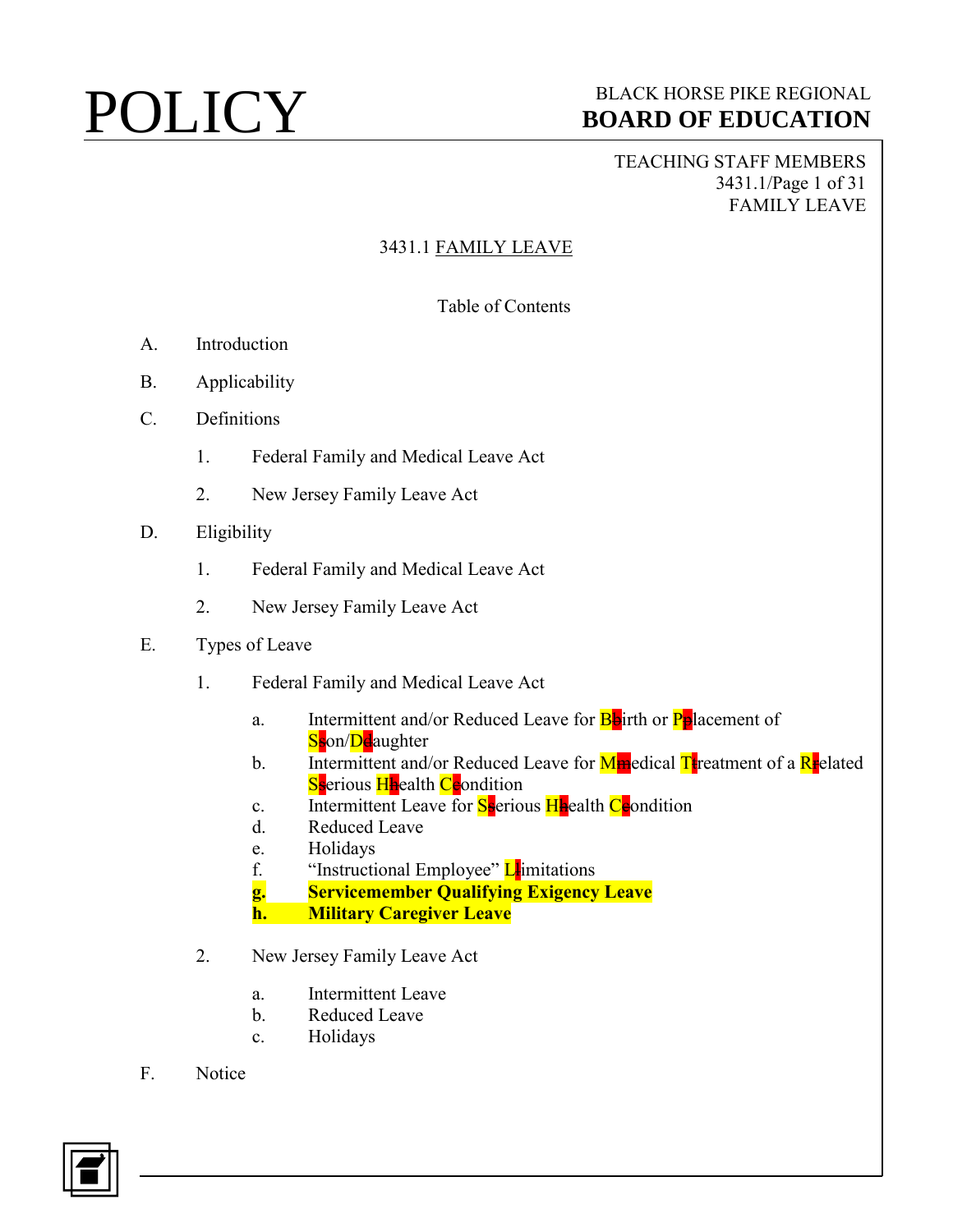TEACHING STAFF MEMBERS 3431.1/Page 2 of 31 FAMILY LEAVE

- 1. Federal Family and Medical Leave Act
	- a. Foreseeable Leave
	- b. Unforeseeable Leave
- 2. New Jersey Family Leave Act
	- a. Foreseeable Leave
	- b. Unforeseeable Leave
- G. Leave Designation
- H. Benefits
- I. Returning from Leave
- J. Ineligible Staff Members
	- 1. Federal Family and Medical Leave Act
	- 2. New Jersey Family Leave Act
- K. Verification of Leave
	- 1. Federal Family and Medical Leave Act
	- 2. New Jersey Family Leave Act
- L. Interference with Family Leave Rights
- M. Non-Tenured Teaching Staff
- N. Record Keeping
- **O. Processing of Complaints**

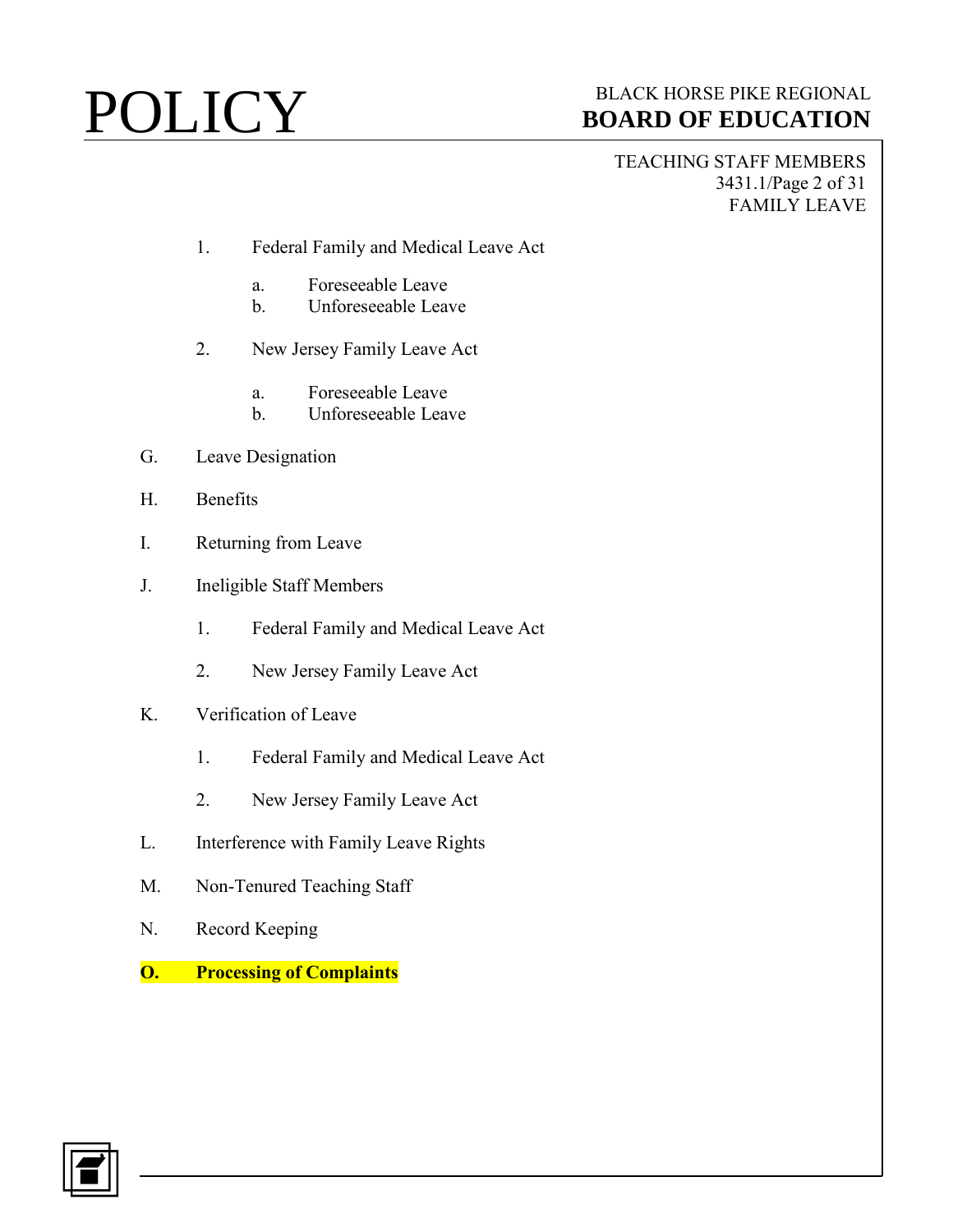TEACHING STAFF MEMBERS 3431.1/Page 3 of 31 FAMILY LEAVE

## **3431.1 FAMILY LEAVE (M)**

### A. Introduction

The Board will provide family leave in accordance with the Federal Family and Medical Leave Act (FMLA) and the New Jersey Family Leave Act (NJFLA).

FMLA leave for eligible staff members shall be up to twelve weeks leave of absence in a any twelve month period upon advance notice to the district for the birth of a son or daughter of the staff member and in order to care for such son or daughter; for the placement of a son or daughter with the staff member for adoption or foster care; in order to care for the spouse, son, daughter, or parent of the staff member if such spouse, son, daughter, or parent has a serious health condition; or for a serious health condition that makes the staff member unable to perform the functions of the position of such staff member, **or because of any qualifying exigency arising out of the fact that the staff member's spouse, son, daughter, or parent is a military member on active duty or call to covered active duty status (or has been notified of an impending call or order to covered active duty). In addition, eligible staff members may take up to a combined total of twenty-six workweeks in a single twelve month period to care for a covered servicemember with a serious injury or illness.**

NJFLA leave for teaching staff members shall be up to twelve weeks leave of absence in any twenty-four month period upon advance notice to the district so that a staff member may provide care made necessary by the birth of a child of the staff member, the placement of a child with the staff member in connection with adoption of such child by the staff member, and the serious health condition of a spouse, parent, or child.

B. Applicability

The Board will comply with requirements of the New Jersey and Federal Family Leave laws. The laws have similar and different provisions that may provide different rights and obligations for the staff member and/or the Board. The staff member shall be afforded the most favorable rights if there is a conflict in the rights afforded to the staff member under the two laws.

1. If the staff member is eligible for leave for reasons provided under the FMLA and NJFLA, then the time taken shall be concurrent and be applied to both laws.

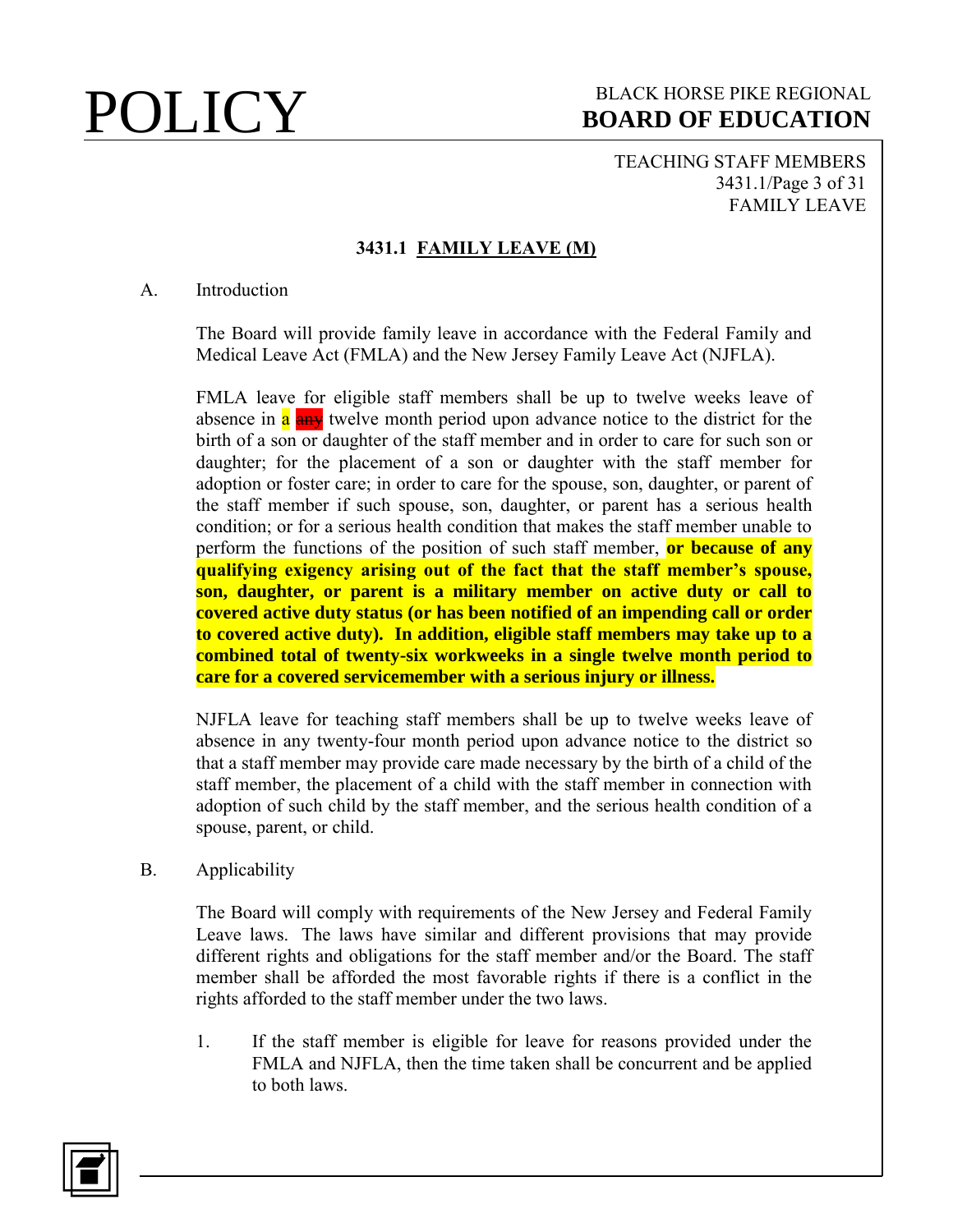TEACHING STAFF MEMBERS 3431.1/Page 4 of 31 FAMILY LEAVE

- 2. The NJFLA provides twelve weeks leave in a twenty-four month period while the FMLA provides twelve weeks leave in a twelve-month period. A staff member is eligible for up to twelve weeks leave in the first twelve months of the twenty-four month period under the NJFLA. A staff member is eligible for up to twelve weeks leave in the second twelvemonth period under the FMLA.
- 3. In the event the reason for the family leave is recognized under one law and not the other law, the staff member is eligible for each law's leave entitlements within one twelve-month period. (Example: A staff member may use their FMLA leave for a twelve week family leave for their own pregnancy, which is considered a "serious health condition" under FMLA, and upon conclusion of the twelve week FMLA leave, the staff member would be eligible for a twelve week NJFLA leave to care for their newborn or any other reasons pursuant to the NJFLA.)
- C. Definitions
	- 1. Federal Family and Medical Leave Act (FMLA)

**"Contingency operation" means a military operation that results in the call or order to, or retention on, active duty of members of the uniformed services during a war or during a national emergency declared by the President or Congress.**

**"Covered active duty" or "call to covered active duty" means duty during deployment of a member with the Armed Forces to a foreign country and, in the case of a member of the Reserve components of the Armed Forces, duty during the deployment of the member with the Armed Forces to a foreign country under a Federal call or order to active duty in support of a contingency operation.**

**"Covered servicemember" means a current member of the Armed Forces (including National Guard or Reserves), who is undergoing medical treatment, recuperation, or therapy, is otherwise in outpatient status, or is otherwise on the temporary disability retired list for a serious injury or illness; or a** 

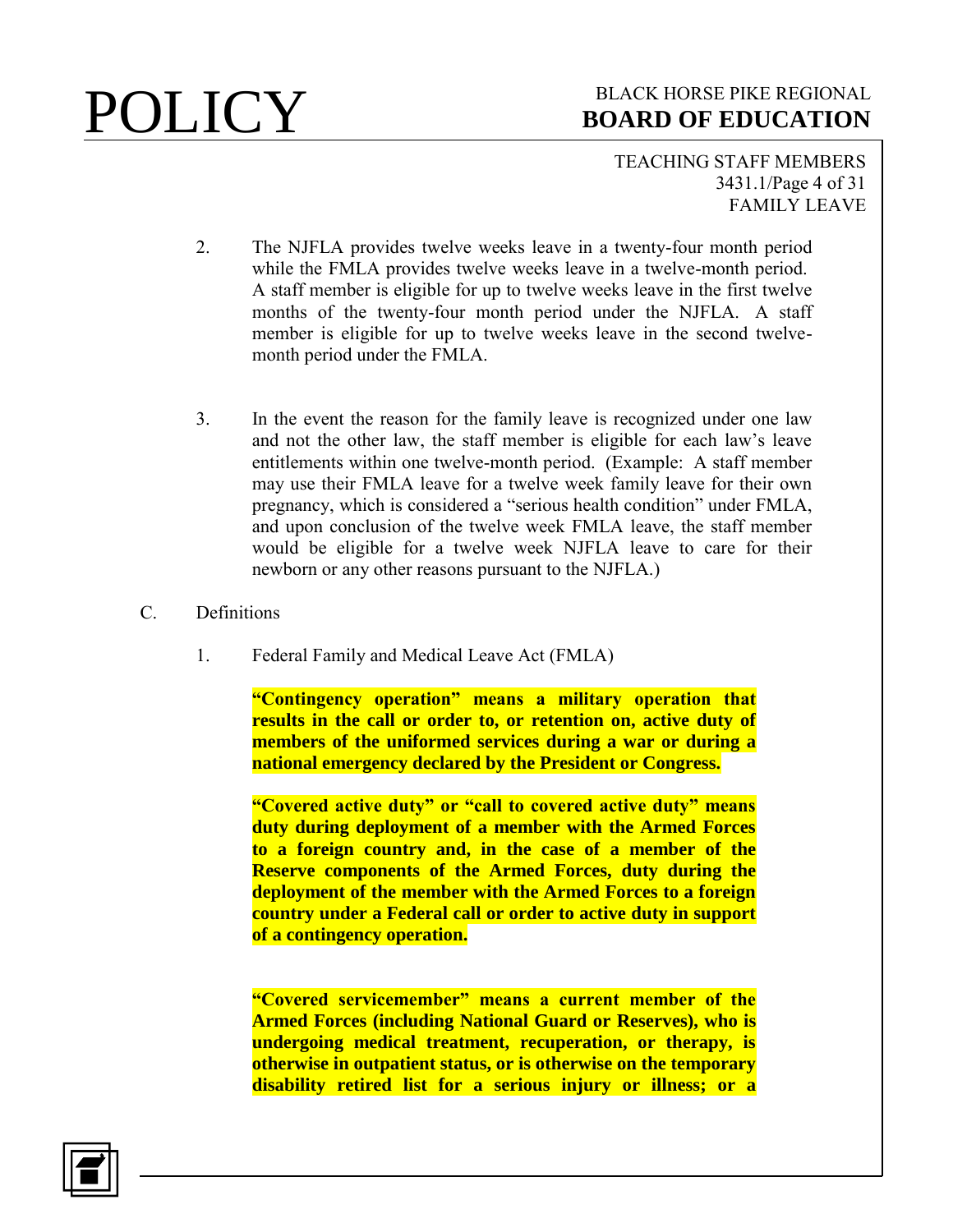TEACHING STAFF MEMBERS 3431.1/Page 5 of 31 FAMILY LEAVE

**covered veteran undergoing medical treatment, recuperation, or therapy for a serious injury or illness.**

**"Covered veteran" means an individual who was a member of the Armed Forces (including National Guard or Reserves), discharged or released under conditions other than dishonorable at any time during the five-year period prior to the first date the eligible staff member takes FMLA leave to care for the covered veteran. For a veteran discharged prior to March 8, 2013, the effective date of the FMLA Final Rule, the period between October 28, 2009 and March 8, 2013 will not count towards the determination of the five-year period. 29 CFR §825.127(b)(2)**

**"Military caregiver leave" means leave taken to care for a covered servicemember with a serious injury or illness under FMLA. 29 CFR §825.127**

**"Next of kin of a covered servicemember" means the nearest blood relative other than the covered servicemember's spouse, parent, son, or daughter, in the following order of priority: blood relatives who have been granted legal custody of the covered servicemember by court decree or statutory provisions, brothers and sisters, grandparents, aunts and uncles, and first cousins, unless the covered servicemember has specifically designated in writing another blood relative as his or her nearest blood relative for purposes of military caregiver leave under the FMLA. When no such designation is made, and there are multiple family members with the same level of relationship to the covered servicemember, all such family members shall be considered the covered servicemember's next of kin and may take FMLA leave to provide care to the covered servicemember, either consecutively or simultaneously. When such designation has been made, the** 

**designated individual shall be deemed to be the covered servicemember's only next of kin. For example, if a covered servicemember has three siblings and has not designated a blood relative to provide care, all three siblings would be** 

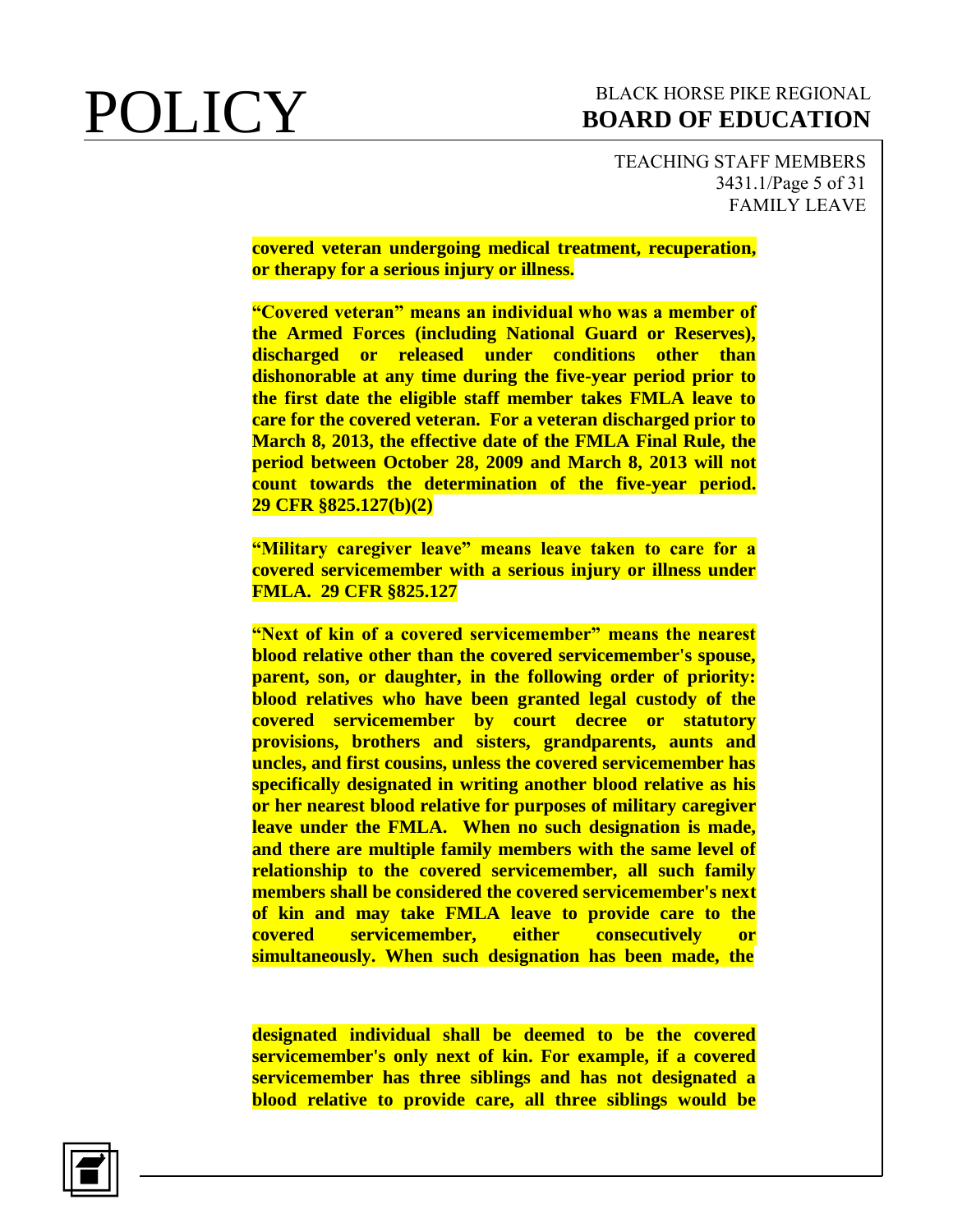TEACHING STAFF MEMBERS 3431.1/Page 6 of 31 FAMILY LEAVE

**considered the covered servicemember's next of kin. Alternatively, where a covered servicemember has a sibling(s) and designates a cousin as his or her next of kin for FMLA purposes, then only the designated cousin is eligible as the covered servicemember's next of kin. An employer is permitted to require an employee to provide confirmation of covered family relationship to the covered servicemember pursuant to 29 CFR §825.122(k). 29 CFR §825.127(d)(3)**

**"Outpatient status" means, with respect to a covered servicemember who is a current member of the Armed Forces, the status of a member of the Armed Forces assigned to either a military medical treatment facility as an outpatient; or a unit established for the purpose of providing command and control of members of the Armed Forces receiving medical care as outpatients. 29 CFR §825.127(b)(1)**

"Son" or "daughter" means a biological, adopted or foster child, stepchild, legal ward, or a child of a person standing in loco parentis, who is under eighteen years of age or eighteen years of age or older but incapable of self-care because of a mental or physical impairment.

"Parent" means a the biological, **adoptive, step or foster father or mother, or any other** parent of a staff member or an individual who stood in loco parentis to the employee a staff member when the **employee** staff member was a son or daughter **as defined below**. This term does not include parents "in law."

**"Parent of a covered servicemember" means a covered servicemember's biological, adoptive, step or foster father or mother, or any other individual who stood in loco parentis to the covered servicemember. This term does not include parents "in law."**

"Serious health condition" means an illness, injury, impairment, or physical or mental condition that involves inpatient care in a hospital, hospice, or residential medical facility or continuing treatment by a health care provider. **"Serious health condition" may include treatment of substance abuse pursuant to 29 CFR §825.119.**

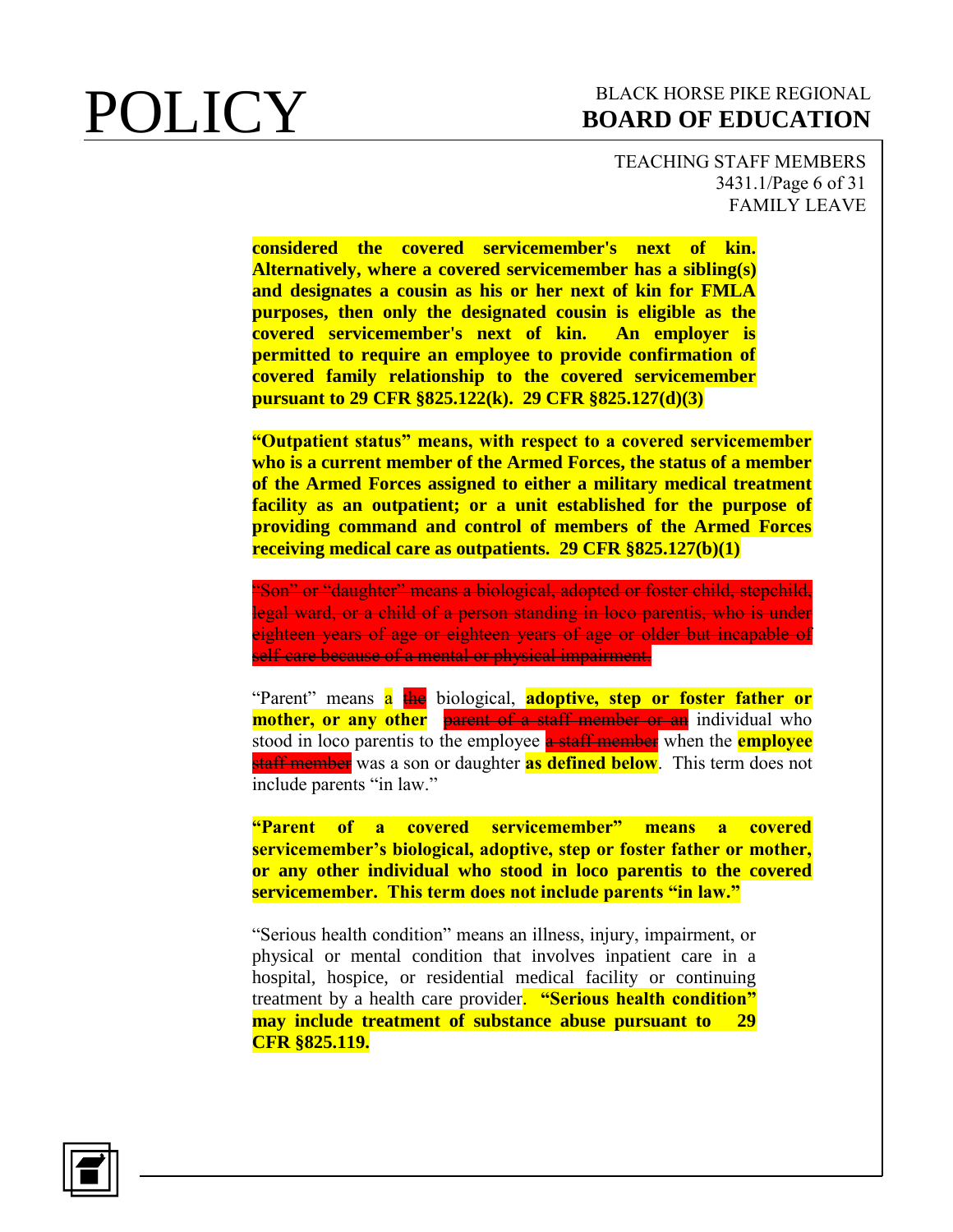TEACHING STAFF MEMBERS 3431.1/Page 7 of 31 FAMILY LEAVE

### **"Serious injury or illness," only in the case of a veteran or current member of the Armed Forces, means:**

- **a. In the case of a current member of the Armed Forces, including a member of the National Guard or Reserves, an injury or illness that was incurred by the covered servicemember in the line of duty on active duty in the Armed Forces or that existed before the beginning of the member's active duty and was aggravated by service in the line of duty on active duty in the Armed Forces and that may render the servicemember medically unfit to perform the duties of the member's office, grade, rank, or rating; and**
- **b. In the case of a covered veteran, an injury or illness that was incurred by the member in the line of duty on active duty in the Armed Forces (or existed before the beginning of the member's active duty and was aggravated by service in the line of duty on active duty in the Armed Forces) and manifested itself before or after the member became a veteran, and is:**
	- **(1) A continuation of a serious injury or illness that was incurred or aggravated when the covered veteran was a member of the Armed Forces and rendered the servicemember unable to perform the duties of the servicemember's office, grade, rank, or rating; or**
	- **(2) A physical or mental condition for which the covered veteran has received a U.S. Department of Veterans Affairs Service-Related Disability Rating (VASRD) of fifty percent or greater, and such VASRD rating is based, in whole or in part, on the condition precipitating the need for military caregiver leave; or**
	- **(3) A physical or mental condition that substantially impairs the covered veteran's ability to secure or follow a substantially gainful occupation by reason of a disability or disabilities related to**

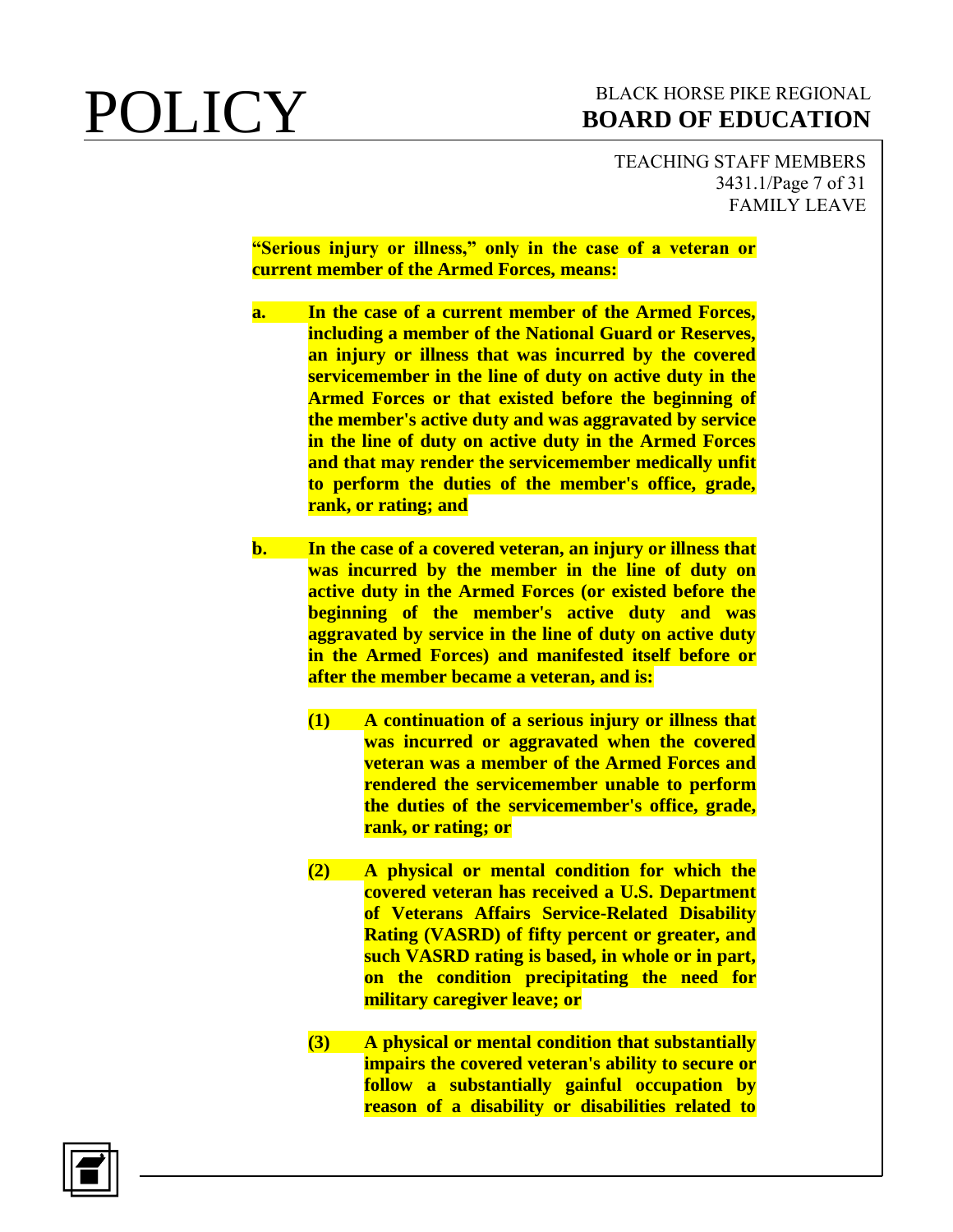TEACHING STAFF MEMBERS 3431.1/Page 8 of 31 FAMILY LEAVE

**military service, or would do so absent treatment; or**

**(4) An injury, including a psychological injury, on the basis of which the covered veteran has been enrolled in the Department of Veterans Affairs Program of Comprehensive Assistance for Family Caregivers. 29 CFR §825.127(c)**

**"Single twelve-month period" means that a military caregiver's leave begins on the first day the staff member takes FMLA leave and ends twelve months after that date, regardless of the twelve-month period established by the district for other FMLA leave reasons. 29 CFR §825.127(e)(1)**

**"Son" or "daughter" means a biological, adopted, or foster child, stepchild, a legal ward, or a child of a person standing in loco parentis, who is either under age eighteen or age eighteen or older and incapable of self-care because of a mental or physical disability at the time that FMLA leave is to commence.**

**"Son or daughter of the covered servicemember" means a covered servicemember's biological, adopted or foster child, stepchild, legal ward, or a child for whom the covered servicemember stood in loco parentis, and who is of any age. 29 CFR §825.127(d)(1)**

**"Son or daughter on covered active duty or call to covered active duty status" means the staff member's biological, adopted or foster child, stepchild, legal ward, or a child for whom the staff member stood in loco parentis, who is on covered active duty or call to covered active duty status, and who is of any age. 29 CFR §825.126(a)(5)**

**"Spouse" means a husband or wife. For purposes of this definition, husband or wife refers to the other person with whom an individual entered into marriage as defined or recognized under State law in the State in which the marriage was entered into or, in the case of a marriage entered into outside of any State, if the marriage is valid in the place where entered into and could have been entered into in at** 

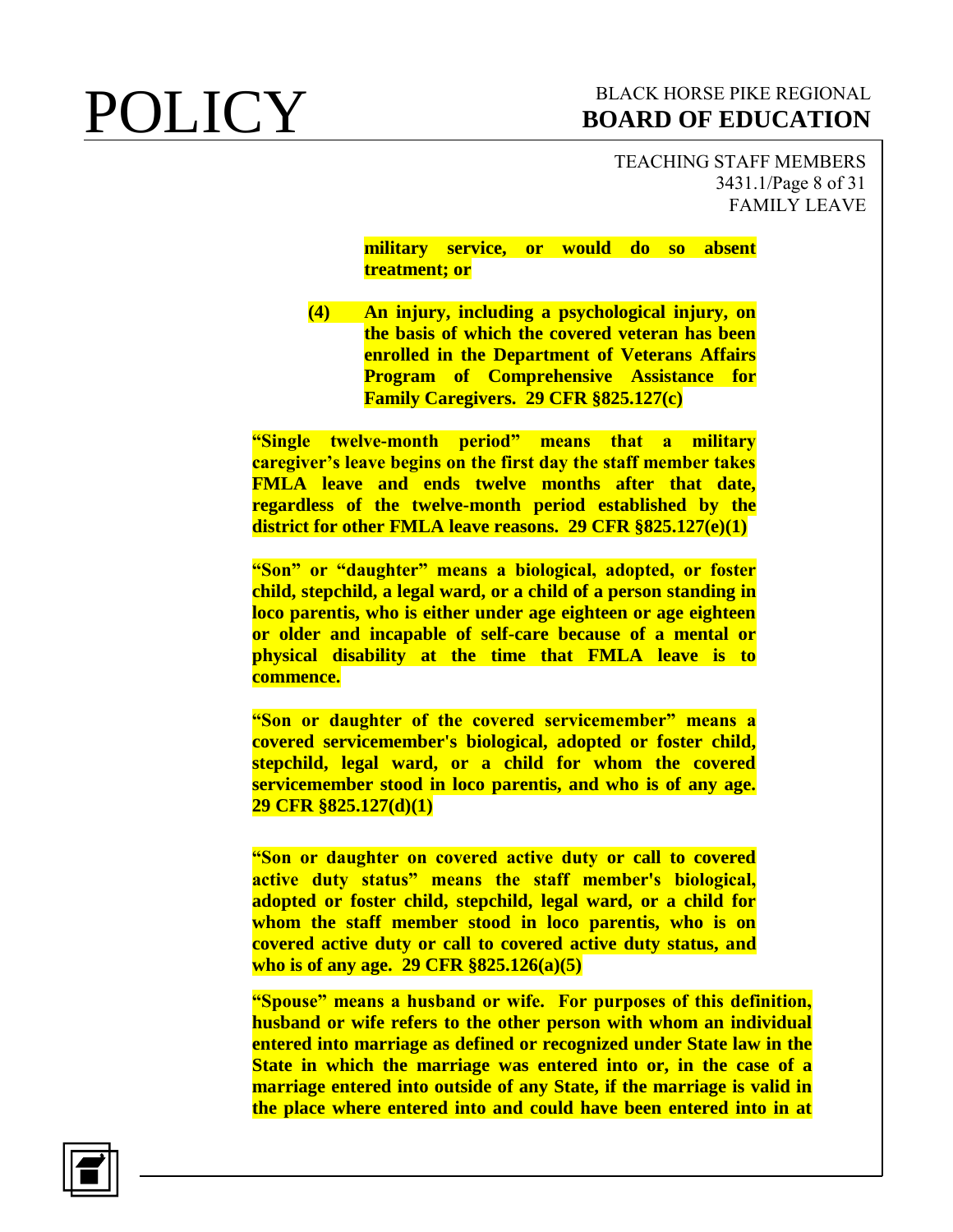TEACHING STAFF MEMBERS 3431.1/Page 9 of 31 FAMILY LEAVE

**least one State. This definition includes an individual in a same-sex marriage or common law marriage. 29 CFR §825.122**

"Week" is the number of days an employee normally works each calendar week.

"Staff member" means an employee eligible for family and medical leave in accordance with the Federal Family and Medical Leave Act (FMLA).

**"Week" or "Workweek" means the number of days a staff member normally works each calendar week.** 

2. New Jersey Family Leave Act (NJFLA)

"Child" means a biological, adopted or foster child, stepchild, legal ward, child of a parent who is under eighteen years of age or a child eighteen years of age or older but incapable of self-care because of a mental or physical impairment.

**"Continuing medical treatment" or "continuing supervision by a health care provider" means a period of incapacity or a period of absence in accordance with N.J.A.C. 13:14.**

"Parent" **means** is a biological, adoptive, or foster parent; step-parent; parent-in-law; a legal guardian having a "parent-child relationship" with a child as defined by law; or a person who has sole or joint legal or physical custody, care, guardianship, or visitation with a child.

"Serious health condition" means is an illness, injury, impairment, or physical or mental condition that requires inpatient care in a hospital, hospice, or residential medical facility or continuing medical treatment or continuing supervision by a health care provider.

**"Spouse" means a person to whom a staff member is lawfully married as defined by New Jersey law.**

"Week" is the number of days an employee normally works each calendar week.

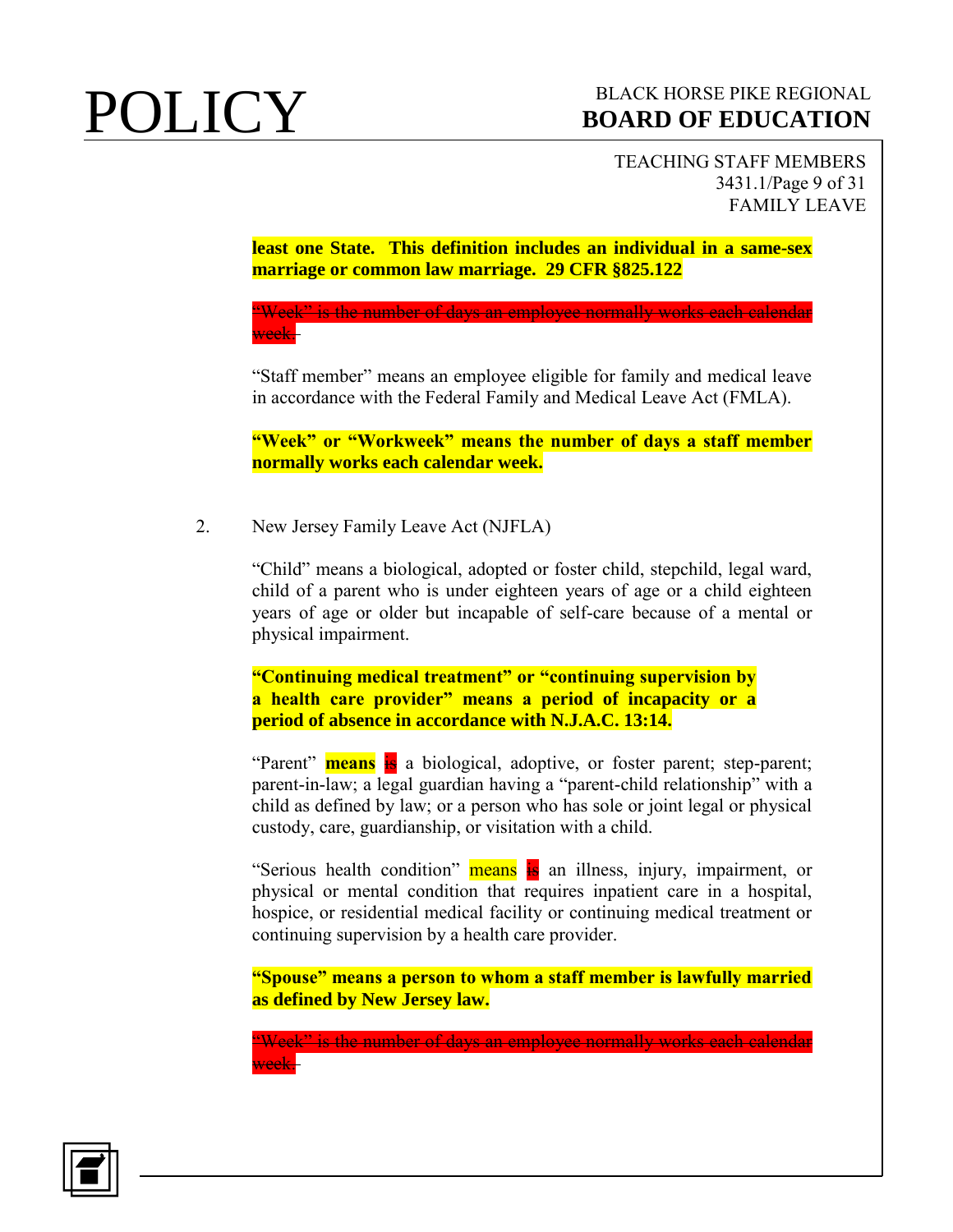TEACHING STAFF MEMBERS 3431.1/Page 10 of 31 FAMILY LEAVE

"Staff member" means is an employee eligible for family leave in accordance with the New Jersey Family Leave Act.

**"Week" or "Workweek" means the number of days a staff member normally works each calendar week.**

## D. Eligibility

1. Federal Family and Medical Leave Act (FMLA)

A staff member shall become eligible for FMLA leave after he/she has been employed at least twelve months in this district and employed for at least 1250 hours of service during the twelve-month period immediately preceding the commencement of the leave. The twelve months the staff member must have been employed need not be consecutive months pursuant to 29 CFR **Part §**825 Section 110(b). The minimum 1250 hours of service shall be determined according to the principles established under the Fair Labor Standards Act (FSLA) for determining compensable hours of work pursuant to 29 CFR Part **§**785. Entitlement to FMLA leave taken for the birth of a son or daughter or placement of a son or daughter with the staff member for adoption or foster care shall expire at the end of the twelve-month period beginning on the date of such birth or placement.

Pursuant to 29 CFR **Part** §825 Section 202, a husband and wife both employed by the district are limited to a combined total of twelve weeks of leave during the twelve-month period if the leave is taken for the birth of a son or daughter of the staff member or to care for such son or daughter after birth; for placement of a son or daughter with the staff member for adoption or foster care or in order to care for the spouse, son, **or** daughter **after placement;** or **to care for** parent of the staff member's **parent** with a serious health condition.

The method to determine the twelve-month period in which the twelve weeks of FMLA leave entitlement occurs will be a "rolling" twelve-month period measured backward from the date a staff member uses any family leave.

A staff member during any period of FMLA leave is prohibited from performing any services on a full-time basis for any person for whom the staff member did not provide services immediately prior to commencement of the leave. A staff member using FMLA leave may

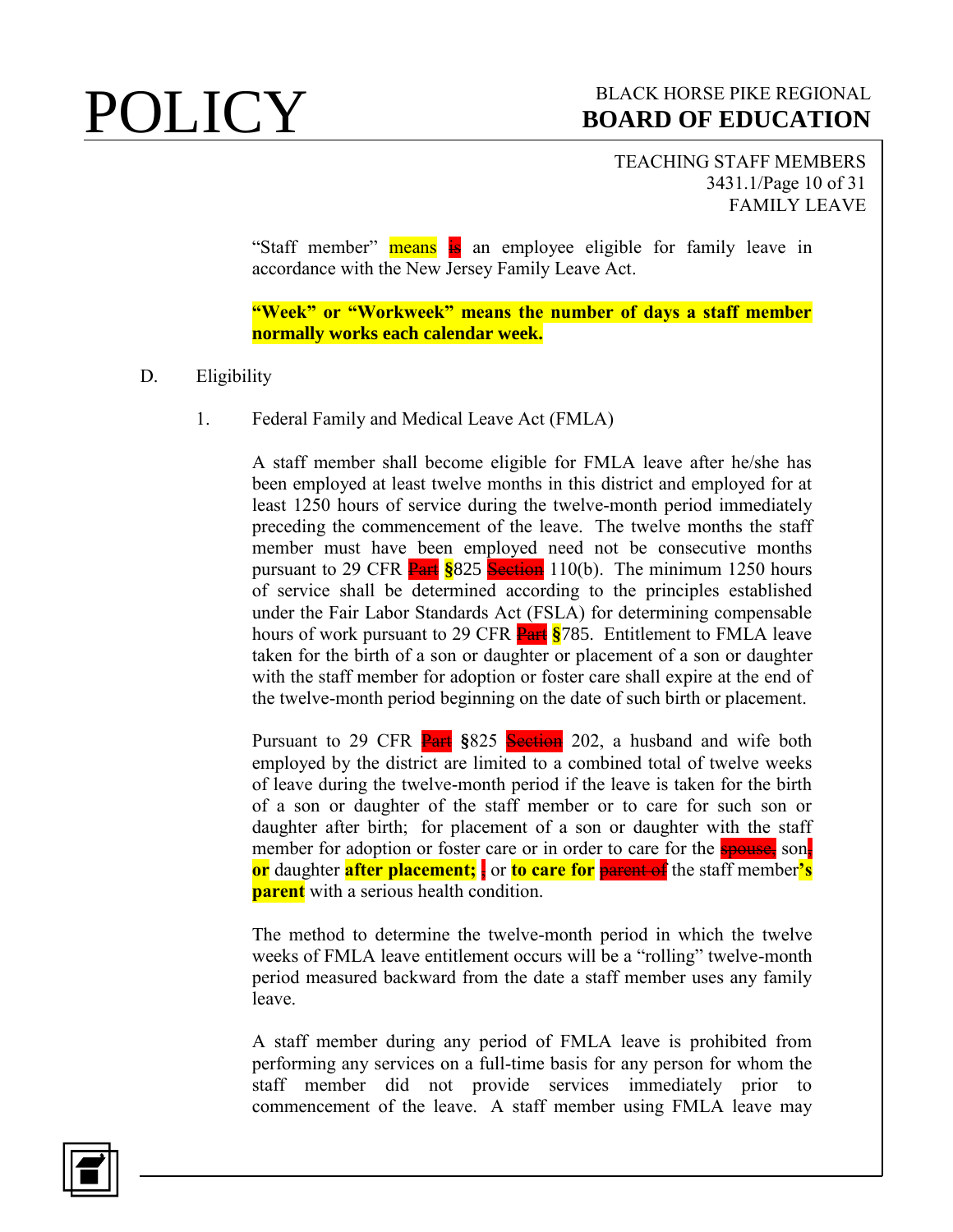## TEACHING STAFF MEMBERS 3431.1/Page 11 of 31 FAMILY LEAVE

commence part-time employment that shall not exceed half the regularly scheduled hours worked for the district. The staff member may continue the part-time employment that commenced prior to the FMLA leave at the same number of hours that the staff member was regularly scheduled prior to such leave.

## 2. New Jersey Family Leave Act (NJFLA)

A staff member shall become eligible for NJFLA leave after he/she has been employed at least twelve months in this district for not less than 1,000 base hours, excluding overtime, during the immediate preceding twelve month period. The calculation of the twelve-month period to determine eligibility shall commence with the commencement of the NJFLA leave. NJFLA leave taken for the birth or adoption of a healthy child may commence at any time within a year after the date of the birth or placement for adoption.

**The district shall grant a family leave under NJFLA to more than one staff member from the same family (for example, a husband and a wife, or a brother and a sister) at the same time, provided such staff members are otherwise eligible for the leave. N.J.A.C. 13:14-1.12**

A staff member during any period of the NJFLA leave is prohibited from performing any services on a full-time basis for any person for whom the staff member did not provide services immediately prior to commencement of the leave. A staff member on NJFLA leave may commence part-time employment that shall not exceed half the regularly scheduled hours worked for the district. The staff member may continue the part-time employment that commenced prior to the NJFLA leave at the same number of hours that the staff member was regularly scheduled prior to such leave.

The method to determine the twenty-four month period in which the twelve weeks of NJFLA leave entitlement occurs will be a "rolling" twenty-four month period measured backward from the date a staff member uses any leave.

- E. Types of Leave
	- 1. Federal Family and Medical Leave Act (FMLA)

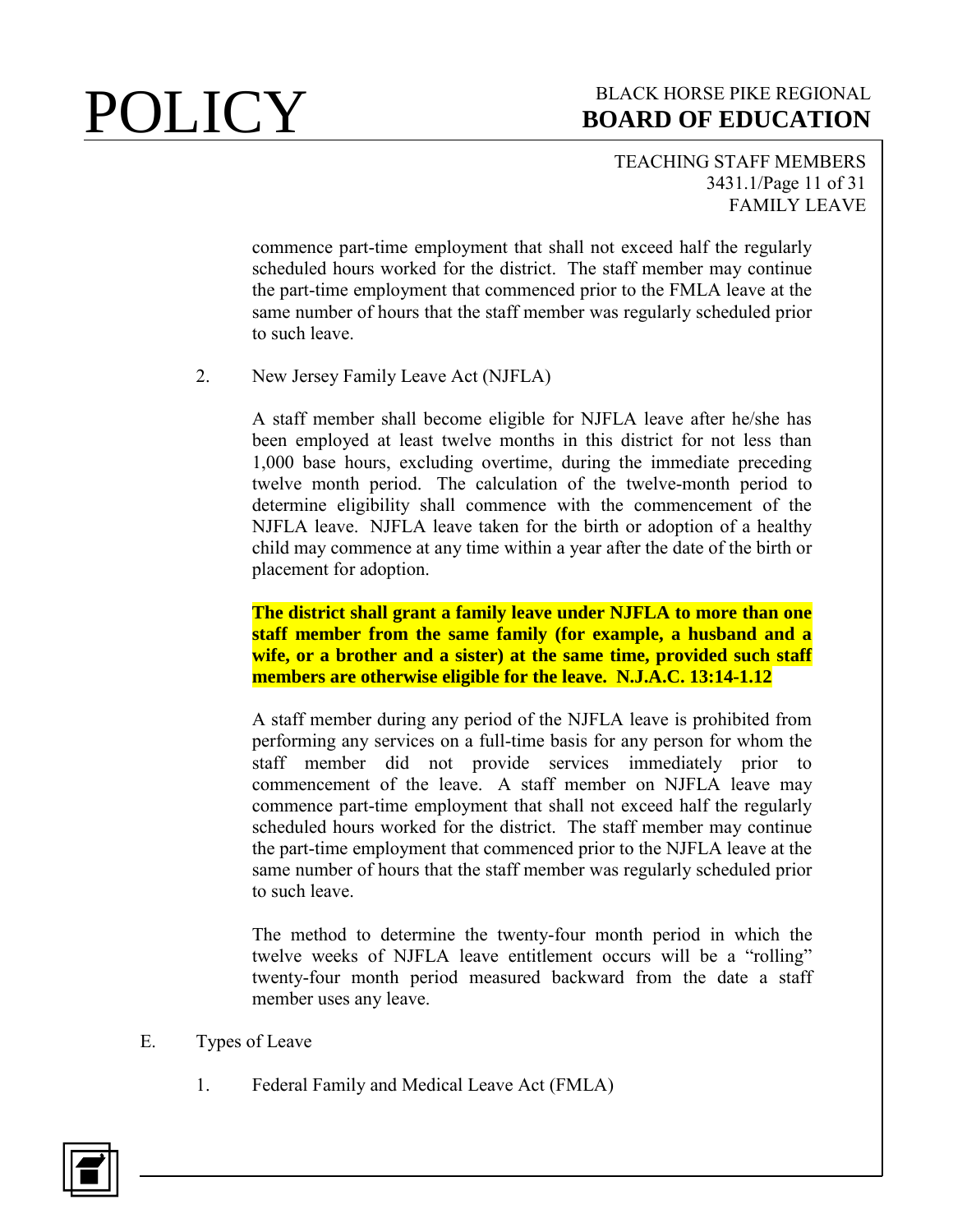### TEACHING STAFF MEMBERS 3431.1/Page 12 of 31 FAMILY LEAVE

A staff member may take FMLA leave **to include servicemember qualifying exigency leave or military caregiver leave** in consecutive weeks, as intermittent leave, or as reduced leave. A staff member who requests intermittent or reduced leave shall make a reasonable effort to schedule such leave so as not to unduly disrupt the instructional/educational program.

- a. Leave for the birth of a son or daughter or placement of a son or daughter with the staff member for adoption or foster care may not be taken by a staff member intermittently or on a reduced leave schedule.
- b. Leave may be taken intermittently or on a reduced leave schedule when medically necessary for planned and/or unanticipated medical treatment of a related serious health condition by or under the supervision of a health care provider, or for recovery from treatment or recovery from a serious health condition.
- c. Intermittent leave means leave scheduled for periods of time from one hour or more to several weeks; however, the total time within which the leave is taken can not exceed a twelve month period for each serious health condition episode. Intermittent leave may be taken for a serious health condition that requires periodic treatment by a health care provider, rather than one continuous period of time. Intermittent leave may also be taken for absences where the staff member is incapacitated or unable to perform the essential functions of the position because of a serious health condition even if the staff member does not receive treatment by a health care provider. The staff member shall make a reasonable effort to schedule intermittent leave so as not to unduly disrupt the operations of the instructional/educational program.
	- d. Reduced leave means leave scheduled for fewer than the staff member's usual number of hours worked per workweek, but not fewer than a staff member's usual number of hours worked per workday, unless otherwise agreed to by the staff member and the district. A staff member is entitled, at the option of the staff member, to take leave on a reduced leave schedule not exceeding twenty-four consecutive weeks. The staff member shall make a reasonable effort to schedule reduced leave so as not to unduly disrupt the operations of the instructional/educational

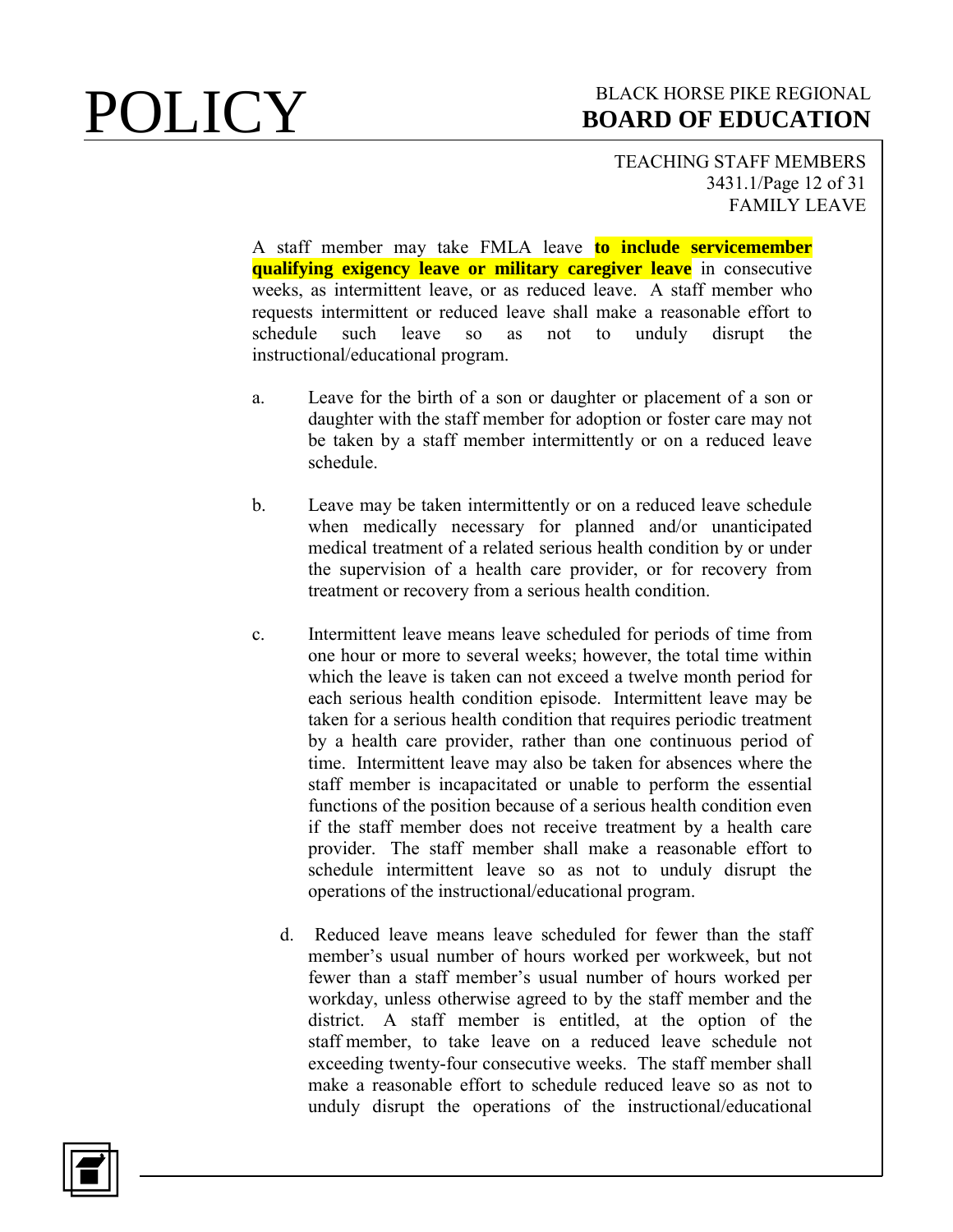### TEACHING STAFF MEMBERS 3431.1/Page 13 of 31 FAMILY LEAVE

program. The staff member shall provide the district prior notice of the care, medical treatment or continuing supervision by a health care provider necessary due to a serious health condition of a family member in a manner that is reasonable and practicable. Leave taken on a reduced leave schedule shall not result in a reduction of the total amount of leave to which a staff member is entitled.

e. The fact that a holiday may occur within the week taken by a staff member as Family Leave has no effect and the week is counted as a week of Family Leave. However, if the staff member is out on Family Leave and the school district is closed and the staff member would not be expected to report for work for one or more weeks, the weeks the school district is closed for this staff member do not count against the staff member's family leave entitlement.

> Any leave time remaining after a staff member has exhausted his/her entitlement to intermittent leave in any twelve month period may be taken as consecutive leave or reduced leave, and any leave time remaining after a staff member has exhausted his/her entitlement to reduced leave in any twelve month period may be taken as consecutive leave or intermittent leave.

- f. "Instructional employees" as defined in 29 CFR **§**825 Section.  $600(c)$  are those staff members whose principle function is to teach and instruct pupils in class, a small group, or in an individual setting. This term includes teachers, athletic coaches, driving instructors, and special education assistants, such as signers for the hearing impaired. Teacher assistants or aides who do not have as their principal job actual teaching or instructing, guidance counselors, child study team members, curriculum specialists, cafeteria workers, maintenance workers and/or bus drivers are not considered instructional employees for the purposes of this policy. Semester as defined in 29 CFR  $\frac{8825}{\text{section}}$ . 602(a)(3)(b) means the school semester that typically ends near the end of the calendar year and the end of the spring each school year. A school district can have no more than two semesters in a school year.
	- $\frac{1}{2}$ . Leave taken at the end of the school year and continues into the beginning of the next school year is considered consecutive leave.

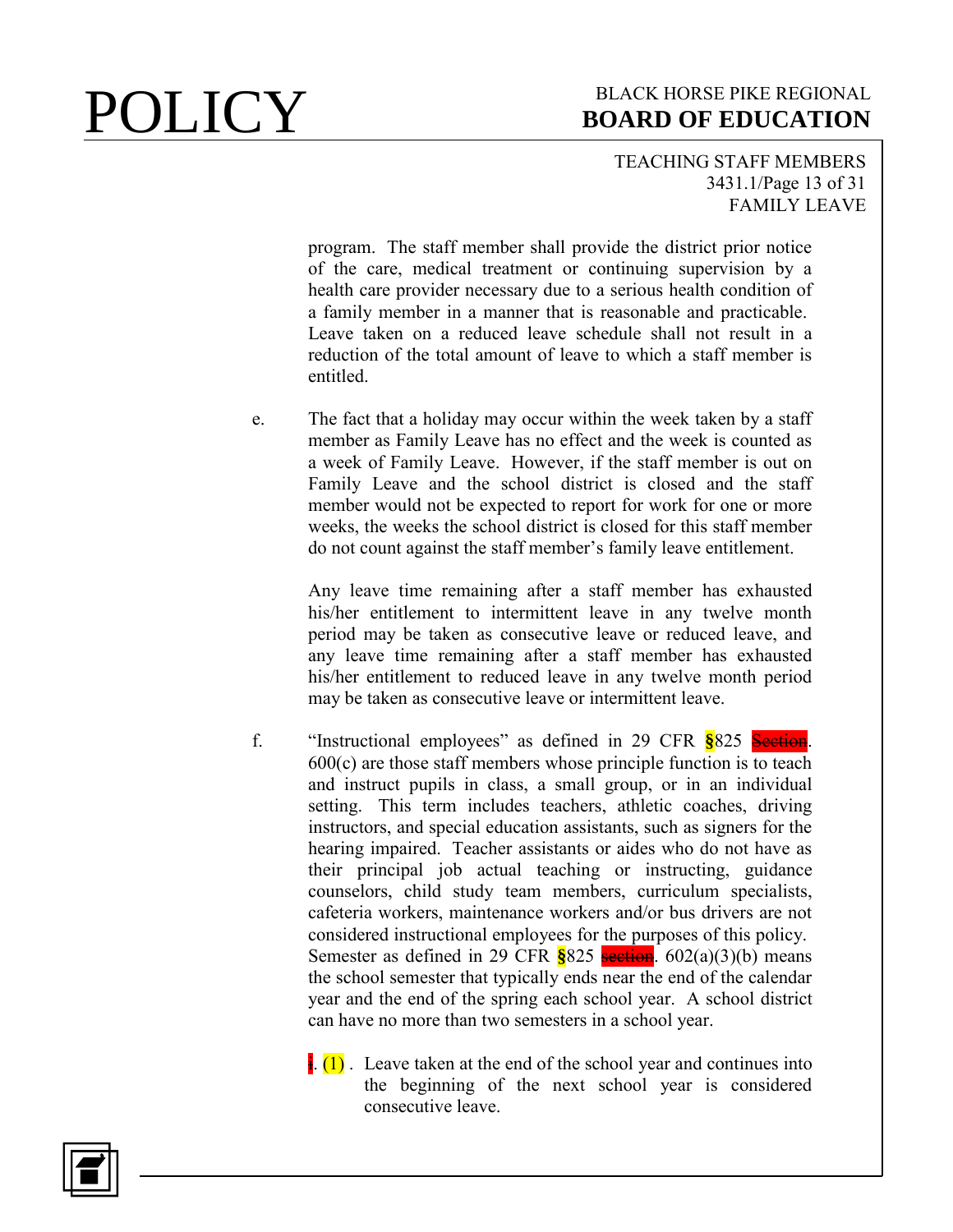TEACHING STAFF MEMBERS 3431.1/Page 14 of 31 FAMILY LEAVE

- $\frac{1}{11}$ . (2) In accordance with 29 CFR  $\frac{8}{8}825$  section. 601(a)(1), eligible instructional staff members that need intermittent or reduced leave to care for a family member, or for the staff member's own serious health condition which is foreseeable based on planned medical treatment and the staff member would be on leave more than twenty percent of the total number of working days over the period the leave would extend, the district:
	- (a) May require the staff member to take the leave for a period or periods of a particular duration, not greater than the duration of the planned treatment; or
	- (b) Transfer the staff member temporarily to an available alternative position for which the staff member is qualified, which has equivalent pay and benefits and which better accommodates recurring periods of leave than does the staff member's regular position.
- **iii.** (3) In accordance with 29 CFR §825.601, i<sup>I</sup>f the instructional staff member does not give the required notice for leave that is foreseeable and desires the leave to be taken intermittently or on a reduced leave schedule, the district may require the staff member to take leave of a particular duration, or to transfer temporarily to an alternative position. Alternatively, the district may require the staff member to delay taking the leave until the notice provision is met.
- **iv.** (4) In accordance with 29 CFR **§**825—Section. 602, if an instructional staff member begins leave more than five weeks before the end of the school year, the district may require the staff member to continue taking leave until the end of the semester if:
	- (a) The leave will last three weeks; and

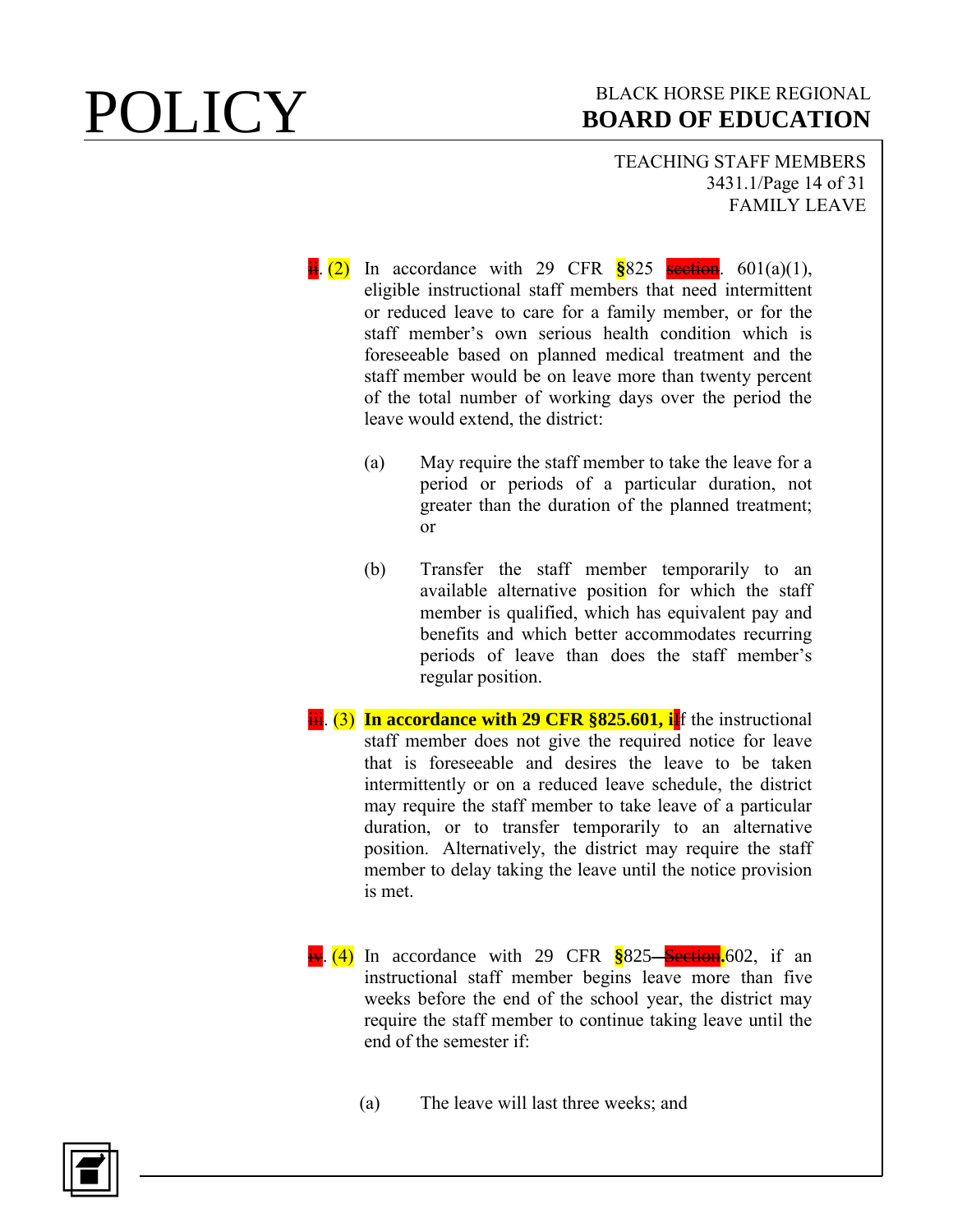TEACHING STAFF MEMBERS 3431.1/Page 15 of 31 FAMILY LEAVE

- (b) The staff member would return to work during the three-week period before the end of the semester.
- **v.** (5) In accordance with 29 CFR \$825 Section. 602, if an instructional staff member begins leave for a purpose other than the staff member's own serious health condition during the five-week period before the end of the semester, the district may require the staff member to continue taking leave until the end of the semester if:
	- (a) The leave will last more than two weeks; and
	- (b) The employee **staff member** would return to work during the two-week period before the end of the semester.

(Example of leave falling within these provisions: If a staff member plans two weeks of leave to care for a family member which will begin three weeks before the end of the term, the district could require the staff member to stay out on leave until the end of the term.)

- **vi.** (6) In accordance with 29 CFR \$825 Section. 602, if an instructional staff member begins leave for a purpose other than the staff member's own serious health condition during the three week period before the end of a semester, the district may require the staff member to continue taking leave until the end of the semester if the leave will last more than five working days.
- $\frac{\overline{v}\cdot \overline{u}}{\overline{v}}$ . (7) In the event the district requires the instructional staff member to take additional leave to the end of the semester in accordance with  $(4)$  iv.,  $(5)$  v., or  $(6)$  vi. above, the additional leave days shall not be counted as FMLA leave.

**g. Servicemember qualifying exigency leave may arise out of the foreign deployment of the staff** 

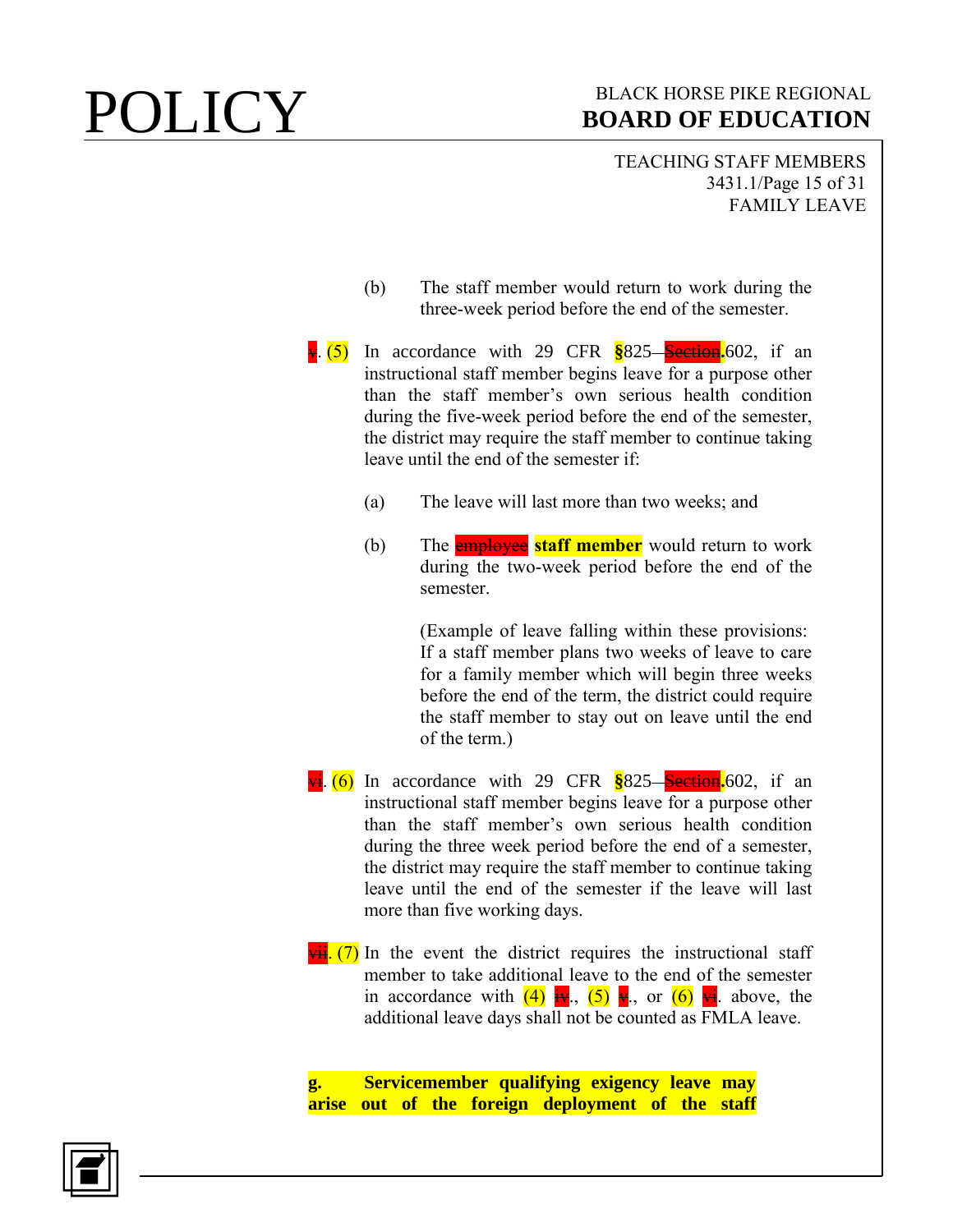TEACHING STAFF MEMBERS 3431.1/Page 16 of 31 FAMILY LEAVE

**member's spouse, child, or parent 29 CFR §§825.122 and 126:**

- **(1) The district must grant an eligible staff member up to twelve work weeks of unpaid, jobprotected leave during any twelve-month period for qualifying exigencies that arise when the staff member's spouse, child, or parent is on covered active duty, or has been notified of an impending call or order to covered active duty.**
- **(2) The military member must be the spouse, son, daughter, or parent of the staff member taking FMLA exigency leave.**
- **(3) FMLA leave can be granted for one or more of the following exigencies:**
	- **(a) Short-notice deployment:**
		- **i. Notification of duty seven or less calendar days prior to date of deployment;**
		- **ii. Leave can be used for a period of seven calendar days beginning on the date the military member is notified.**
	- **(b) Military events and related activities, including official ceremonies, programs, or events sponsored by the military and related to the covered active duty or call to covered active duty status of the military member; and to attend family support or assistance programs and informational briefings sponsored or promoted by the military, military service organizations, or the American Red Cross.**

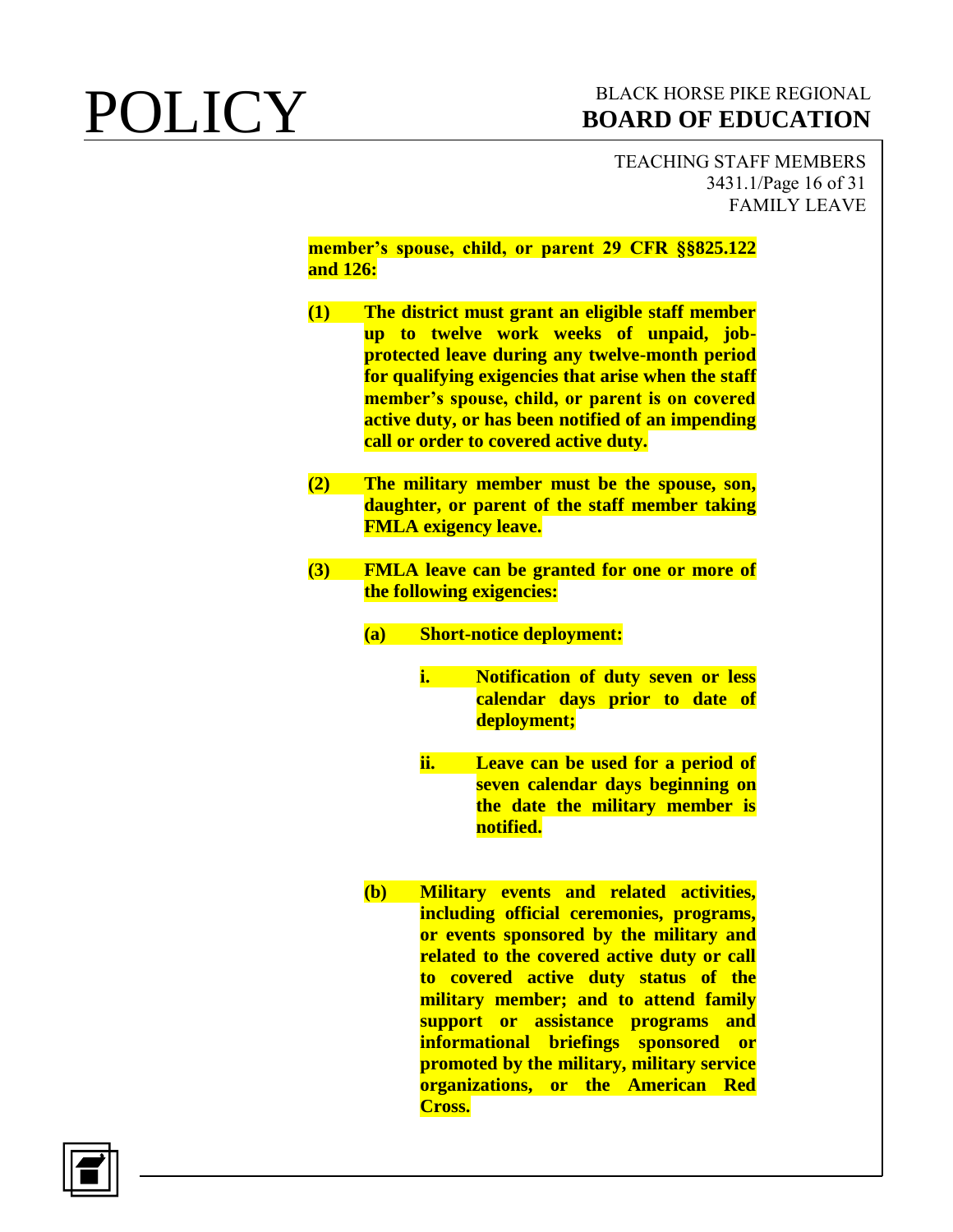TEACHING STAFF MEMBERS 3431.1/Page 17 of 31 FAMILY LEAVE

**(c) Childcare and school activities including arranging for alternative childcare; providing childcare on an urgent, immediate need basis (not routine, regular, or everyday basis); to enroll in or transfer to a new school or day care facility; or to attend meetings with staff at a school or day care facility:**

- **i. The son or daughter must be the son or daughter of the covered servicemember.**
- **(d) Financial and legal arrangements made to address the military member's absence while on covered active duty or call to covered active duty status.**
- **(e) Counseling, provided by someone other than a health care provider for oneself, for the military member, or qualified child, if the need arises from the covered active duty or call to covered active duty status of the military member.**
- **(f) Rest and Recuperation (R&R) to spend time with the military member on shortterm, temporary R&R leave during a term of deployment:**
	- **i. Can be used for a period of fifteen calendar days beginning on the date the military member commences each instance of R&R leave.**
- **(g) Post-deployment activities such as ceremonies or briefings including any**

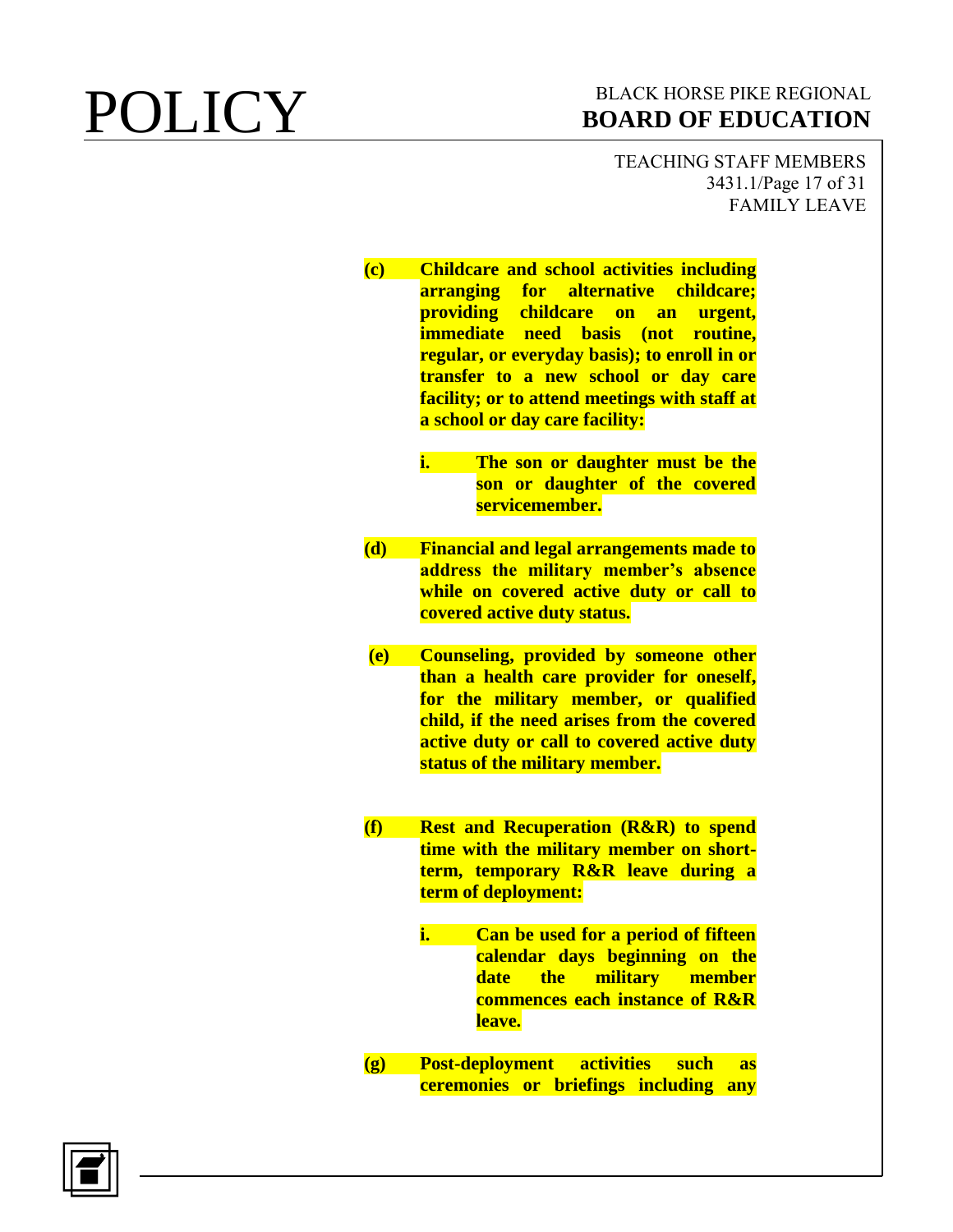TEACHING STAFF MEMBERS 3431.1/Page 18 of 31 FAMILY LEAVE

### **that arise from the death of the military member while on covered active duty.**

- **(h) Parental care for one meeting the definition of a "parent" and incapable of self care including: arranging alternative care; providing care on an immediate need basis; and to attend meetings or arrange services at a care facility.**
- **(i) Additional activities in accordance with 29 CFR §825.126(b)(9).**
- **h. Military caregiver leave provides care for a covered servicemember with a serious injury or illness 29 CFR §§825.122 and 127:**
	- **(1) The district must grant up to a total of twentysix workweeks of unpaid, job-protected leave during a "single twelve-month period" to care for a covered servicemember with a serious injury or illness.**
		- **(a) The eligible staff member must be the spouse, son, daughter, parent, or next of kin of the covered servicemember.**
		- **(b) The staff member is limited to a combined total of twenty-six workweeks for any FMLA-qualifying reasons during the single twelve-month period. Up to twelve of the twenty-six weeks may be for an FMLA-qualifying reason other than military caregiver leave.**
		- **(c) Spouses who are eligible for FMLA leave and are employed by the same covered employer may be limited to a combined total of twenty-six workweeks of leave during a single twelve-month period if the leave is taken for birth of the employee's**

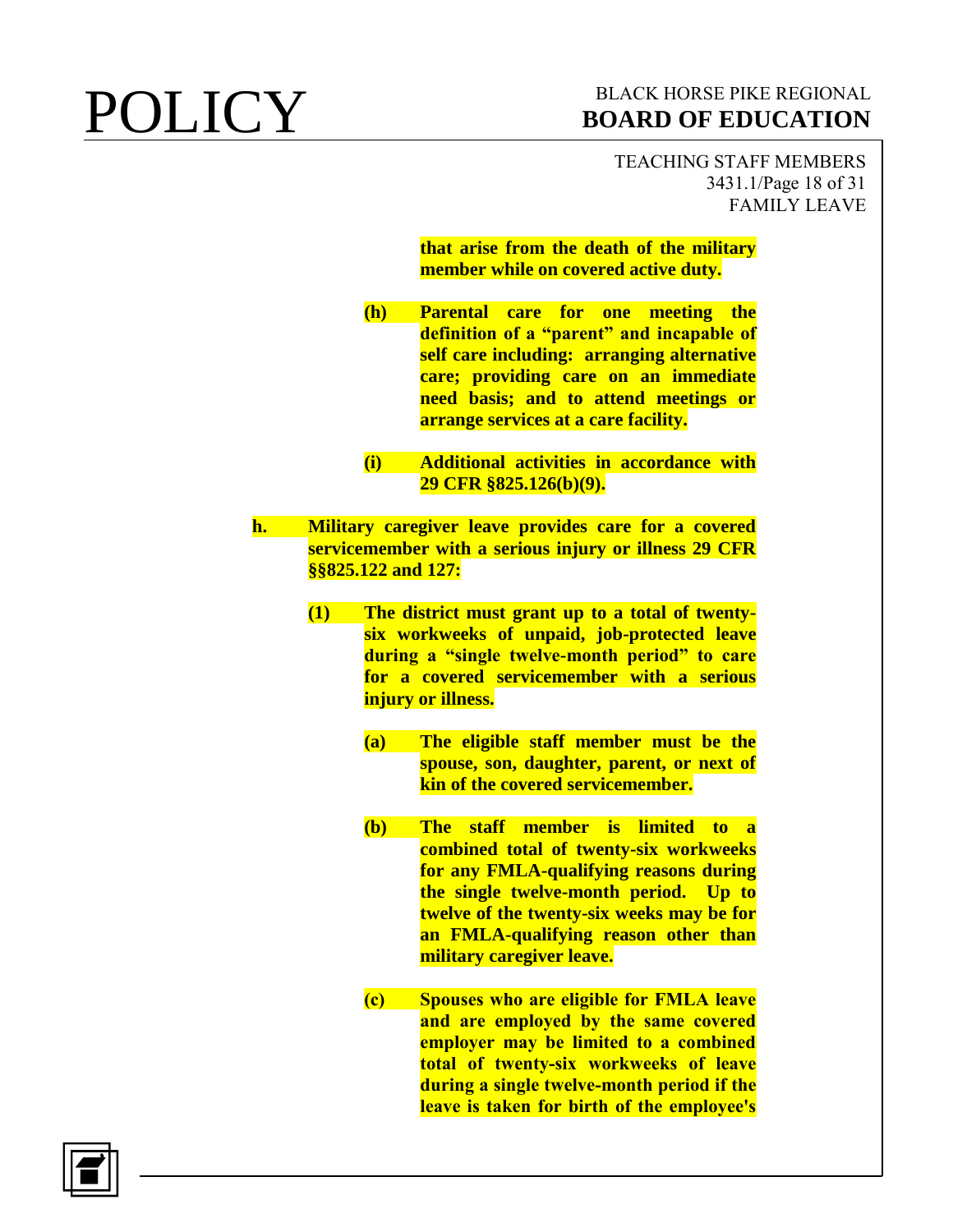TEACHING STAFF MEMBERS 3431.1/Page 19 of 31 FAMILY LEAVE

**son or daughter or to care for the child after birth, for placement of a son or daughter with the employee for adoption or foster care, or to care for the child after placement, to care for the employee's parent with a serious health condition, or to care for a covered servicemember with a serious injury or illness. If one spouse is ineligible for FMLA leave, the other spouse would be entitled to a full twenty-six workweeks of FMLA leave.**

- **(2) Leave entitlement is applied on a per-coveredservicemember, per-injury basis.**
	- **(a) The staff member may take an additional twenty-six weeks of leave if the leave is to care for different covered servicemembers or to care for the same servicemember with a subsequent serious injury or illness, except that no more than twenty-six weeks of leave may be taken within any single twelve-month period.**
	- **(b) An eligible staff member may take military caregiver leave to care for more than one current service member or covered veteran at the same time or for the same family member with the same serious injury or illness both when the family member is a current servicemember and when the family member is a veteran.**
	- **(c) Military caregiver leave may be taken by eligible staff members whose family members are recent veterans with serious injuries or illnesses incurred or aggravated in the line of duty on active**

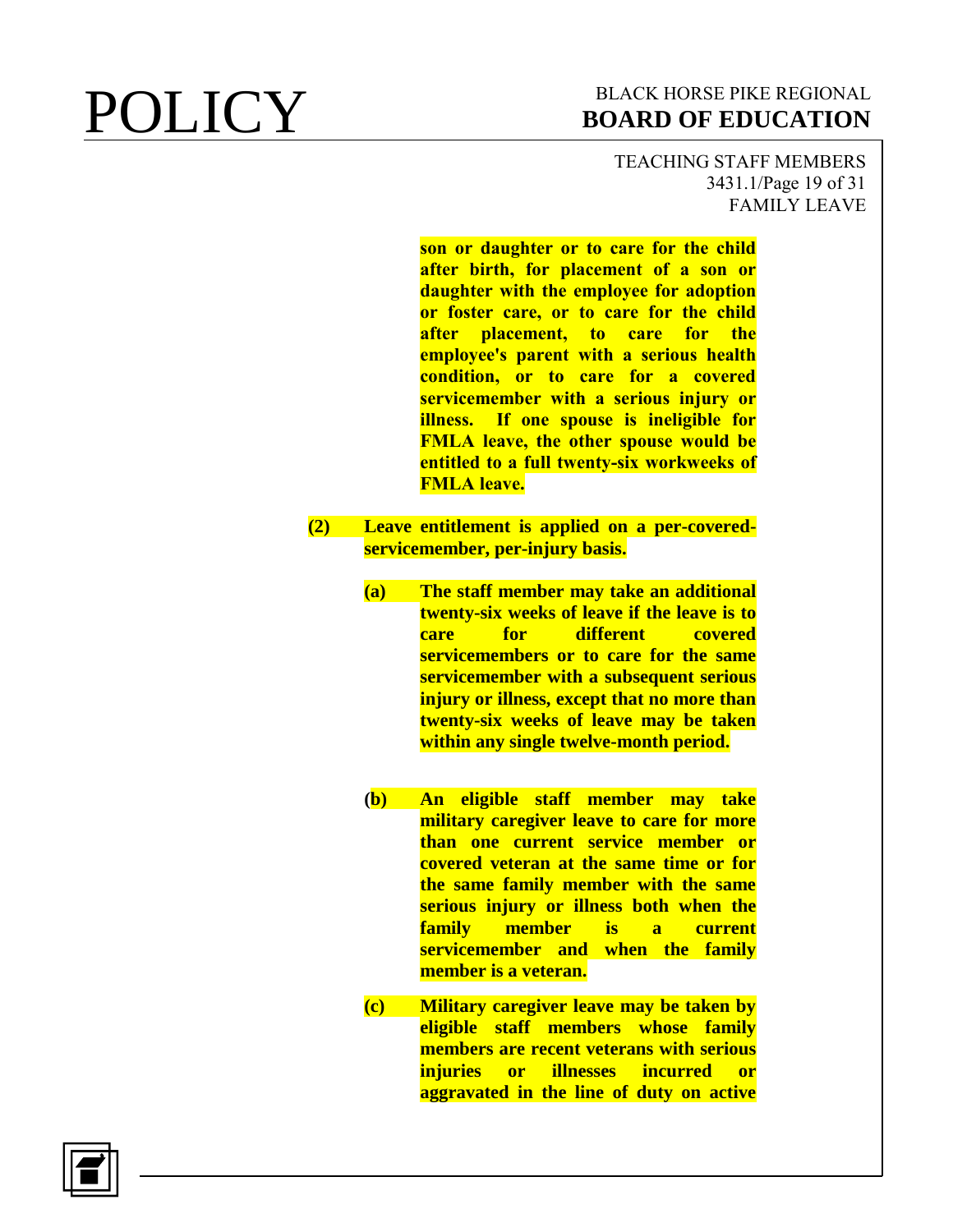TEACHING STAFF MEMBERS 3431.1/Page 20 of 31 FAMILY LEAVE

**duty, and that manifested before or after the veteran left active duty.**

2. New Jersey Family Leave Act (NJFLA)

A staff member may take NJFLA leave in consecutive weeks, as intermittent leave, or as reduced leave. A staff member who requests intermittent or reduced leave shall make a reasonable effort to schedule such leave so as not to unduly disrupt the instructional/educational program. **The district shall not require a staff member to take a leave of absence beyond the period of time the staff member requests family leave. N.J.A.C. 13:14-1.5(f)**

- a. In the case of a family member who has a serious health condition, leave may be taken intermittently when medically necessary. The total time within which the leave is taken, can not exceed a twelvemonth period for each serious health condition episode. The staff member will provide the district with prior notice of the leave in a manner which is reasonable and practicable; and the staff member shall make a reasonable effort to schedule the leave so as not to unduly disrupt the operations of the instructional/educational program. In the case of the birth or adoption of a healthy child, the leave may be taken intermittently only if agreed to by the staff member and the district.
- b. Reduced leave means leave scheduled for fewer than the staff member's usual number of hours worked per workweek, but not fewer than a staff member's usual number of hours worked per workday, unless otherwise agreed to by the staff member and the district. A staff member is entitled, at the option of the staff member, to take leave on a reduced leave schedule for a period not exceeding twenty-four consecutive weeks. The staff member is not entitled to take the leave on a reduced leave schedule without an agreement between the staff member and the district if the leave is taken for the birth or adoption of a healthy child. The staff member shall make a reasonable effort to schedule reduced leave so as not to unduly disrupt the operations of the

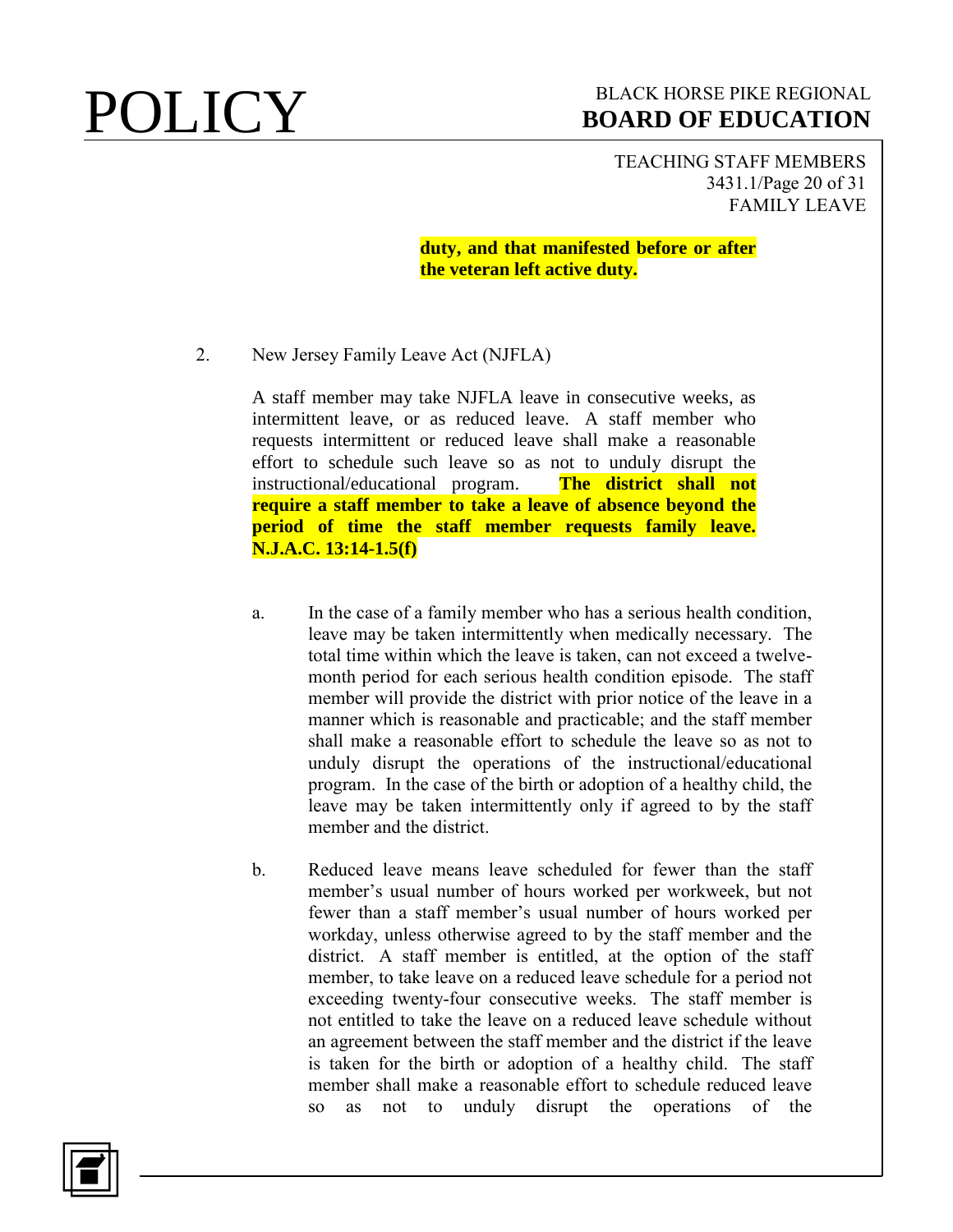## TEACHING STAFF MEMBERS 3431.1/Page 21 of 31 FAMILY LEAVE

instructional/educational program. The staff member shall provide the district prior notice of the care, medical treatment or continuing supervision by a health care provider necessary due to a serious health condition of a family member in a manner that is reasonable and practicable. Leave taken on a reduced leave schedule shall not result in a reduction of the total amount of leave to which a staff member is entitled.

c. The fact that a holiday may occur within the week taken by a staff member as family leave has no effect and the week is counted as a week of family leave. However, if the staff member is out on family leave and the school district is closed and the staff member would not be expected to report for work for one or more weeks, the weeks the school district is closed for this staff member do not count against the staff member's family leave entitlement.

Any leave time remaining after a staff member has exhausted his/her entitlement to intermittent leave in any twelve month period may be taken as consecutive leave or reduced leave, and any leave time remaining after a staff member has exhausted his/her entitlement to reduced leave in any twelve month period may be taken as consecutive leave or intermittent leave.

- F. Notice
	- 1. Federal Family and Medical Leave Act (FMLA)
		- a. Foreseeable Leave A staff member eligible for FMLA leave must give at least a thirty day written advance notice to the **Supervisor of Personnel Management** Assistant Superintendent if the need for the leave is foreseeable based on an expected birth, placement for adoption of foster care, or planned medical treatment for a serious health condition of the staff member or a family member. If thirty days is not practical, the staff member must provide notice "as soon as practicable" which means as soon as both possible and practical, taking into account all the facts and circumstances in the individual case. For foreseeable leave where it is not possible to give as much as thirty days notice "as soon as practical" ordinarily would mean at least verbal notification to the **Supervisor of Personnel Management** Assistant Superintendent within one or

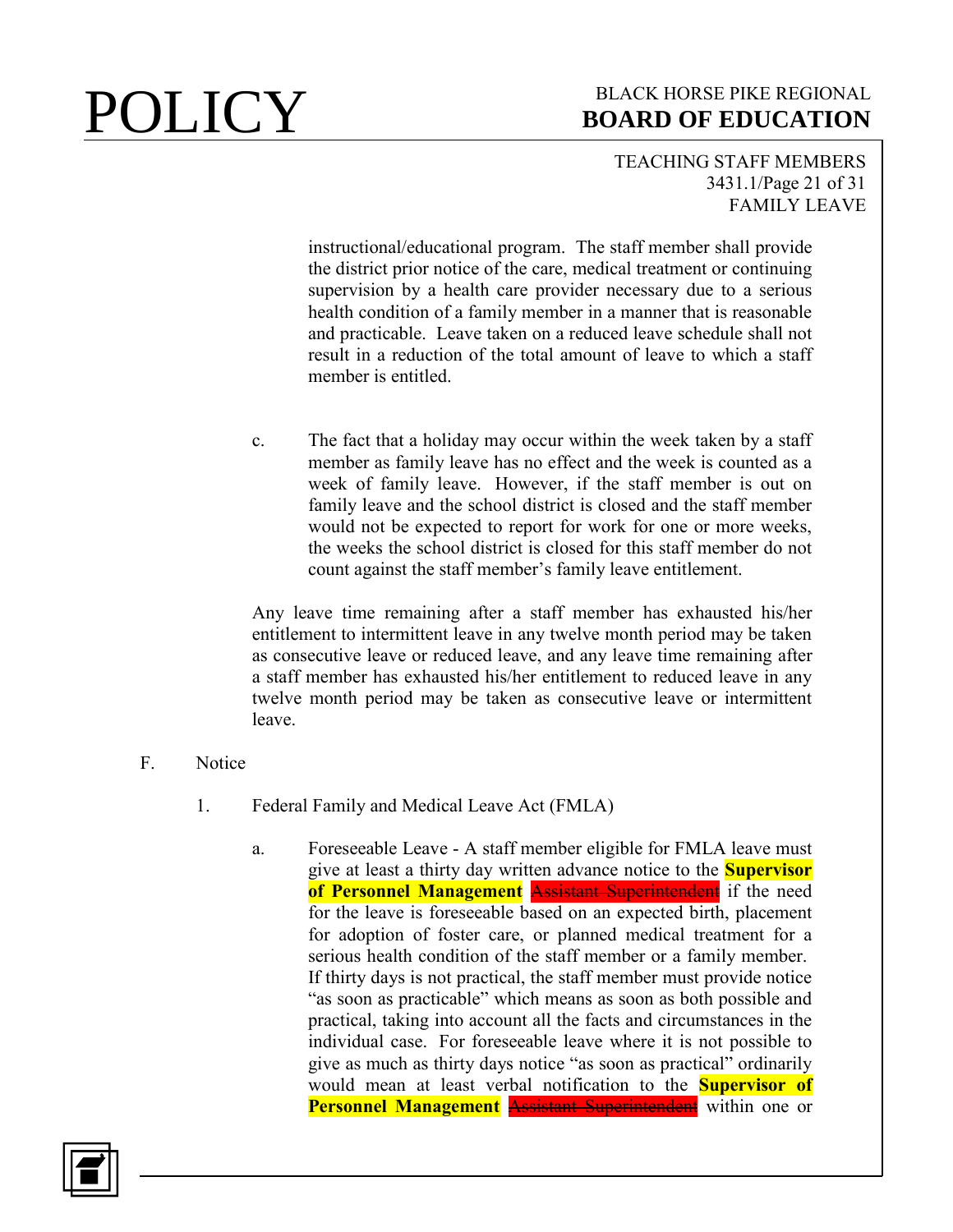## TEACHING STAFF MEMBERS 3431.1/Page 22 of 31 FAMILY LEAVE

two business days or when the need for leave becomes known to the staff member. The written notice shall include the reasons for the leave, the anticipated duration of the leave and the anticipated start of the leave.

When planning medical treatment, the staff member must consult with the **Supervisor of Personnel Management** Assistant **Superintendent** and make a reasonable effort to schedule the leave so as not to unduly disrupt the educational program, subject to the approval of the health care provider. Staff members are ordinarily expected to consult with the **Supervisor of Personnel**  Management **Assistant Superintendent** prior to scheduling of treatment that would require leave for a schedule that best suits the needs of the district and the staff member.

The district may delay the staff member taking leave for at least thirty days if the staff member fails to give thirty days notice for foreseeable leave with no reasonable excuse for the delay.

- b. Unforeseeable Leave When the approximate timing of the need for leave is not foreseeable, a staff member should give notice to the **Supervisor of Personnel Management** Assistant **Superintendent** for leave as soon as practicable under the facts and circumstances of the particular case. It is expected the staff member will give notice to the **Supervisor of Personnel Management** Assistant Superintendent within no more than one or two working days of learning of the need for leave, except in extraordinary circumstances where such notice is not foreseeable. The staff member should provide notice to the employer either in person or by telephone, telegraph, facsimile machine or other electronic means.
- 2. New Jersey Family Leave Act (NJFLA)
	- a. Foreseeable Leave A staff member eligible for NJFLA leave must give at least a thirty day advance written notice to the **Supervisor of Personnel Management** Assistant Superintendent

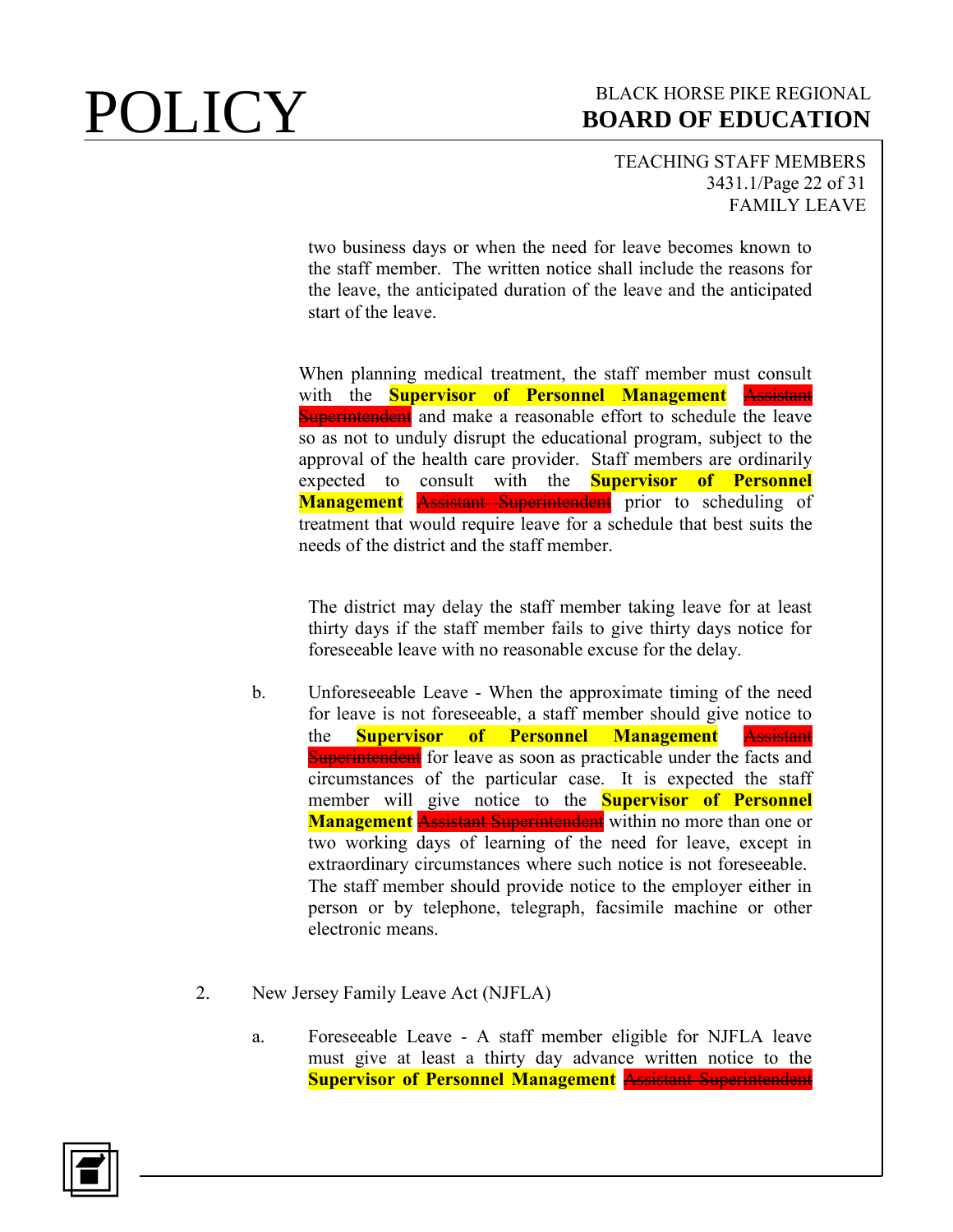TEACHING STAFF MEMBERS 3431.1/Page 23 of 31 FAMILY LEAVE

of the need to take family leave except where the need to take family leave is not foreseeable.

- $\left| \cdot \right|$ . Notice for leave to be taken for the birth or placement of the child for adoption shall be given at least thirty days prior to the commencement of the leave, except that if the date of the birth or adoption requires leave to begin in less than thirty days, the employee **staff member** shall provide such notice that is reasonable and practicable.
- $\frac{1}{16}$  (2) Notice for leave to be taken for the serious health condition of a family member shall be given at least fifteen days prior to the commencement of leave, except that if the date of the treatment or supervision requires leave to begin in less than fifteen days, the staff member shall provide such notice that is reasonable and practicable.
- **iii.** (3) When the **Supervisor of Personnel Management Assistant Superintendent** is not made aware that a staff member was absent for family leave reasons and the staff member wants to request the leave be counted as family leave, the staff member must provide timely notice within two business days of returning to work to have the time considered for family leave in accordance with the Family Leave Act.
- b. Unforeseeable Leave When the need for leave is not foreseeable, the staff member must provide notice "as soon as practicable" which shall be at least verbal notice to the **Supervisor of Personnel Management** Assistant Superintendent within one or two business days of the staff member learning of the need to take family leave. Whenever emergent circumstances make written notice impracticable, the staff member may give verbal notice to the **Supervisor of Personnel Management** Assistant **Superintendent**, but any verbal notice must be followed by written notice delivered within two working days.
- G. Leave Designation

An eligible staff member shall designate FMLA or NJFLA leave upon providing notice of the need for the leave or when the need for leave commences. The

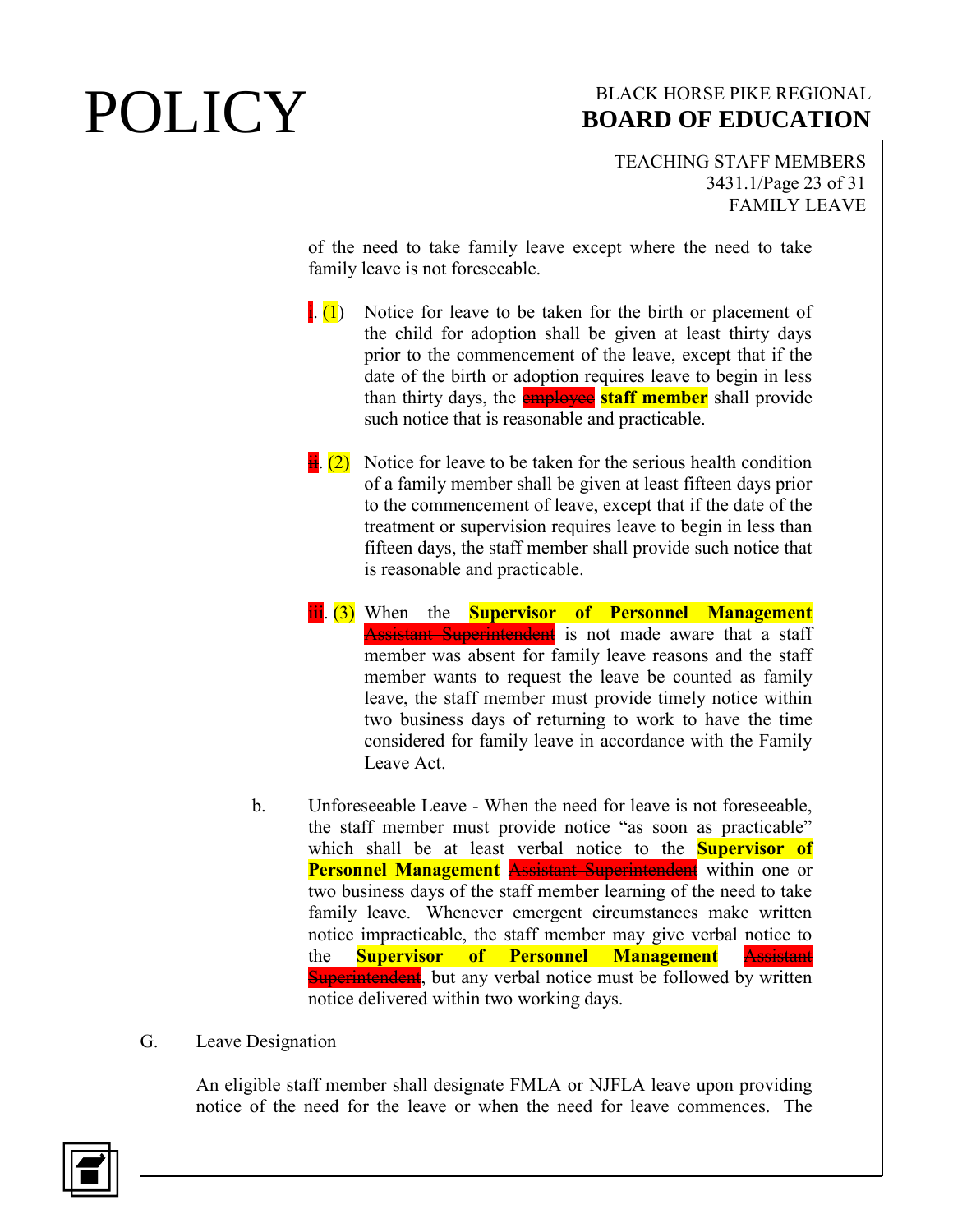TEACHING STAFF MEMBERS 3431.1/Page 24 of 31 FAMILY LEAVE

**Supervisor of Personnel Management Assistant Superintendent** shall provide the staff member with this Policy to assist the staff member in determining the type of leave.

### H. Benefits

**Whether a staff member is required to use sick time or any other accrued leave time concurrent with FMLA or NJFLA leave time will depend upon either the district's practice or a provision in the district's collective bargaining agreement, if applicable. 29 CFR §825.100**

The Federal Family and Medical Leave Act and/or the New Jersey Family Leave Act shall be unpaid leave. In accordance with the statute, where applicable, the Board will require an employee to utilize paid accumulated sick and/or vacation leave (as appropriate to the situation) during the period of family leave. Sick leave cannot be used for child rearing.

The Board will maintain coverage under any group health insurance policy, group subscriber contract, or health care plan at the level and under the conditions coverage would have been provided if the staff member had continued to work instead of taking the leave. If the staff member was paying all or part of the premium payments prior to the leave, the staff member would continue to pay his/her share during the leave time. Any instructional employee who is on leave under NJFLA or FMLA at the end of the school year will be provided with any benefits over the summer that the **employee staff member** would normally receive if they had been working at the end of the school year.

I. Returning from Leave

The Federal Family and Medical Leave Act and/or the New Jersey Family Leave Act

A staff member returning from leave shall be entitled to the position he/she held when leave commenced or to an equivalent position of like seniority, status, employment benefits, pay and other conditions of employment. If the district experiences a reduction in force or layoff and the staff member would have lost his/her position had the staff member not been on family leave as a result of the reduction in force or pursuant to the good faith operation of a bona fide layoff and recall system including a system under any collective bargaining agreement, the

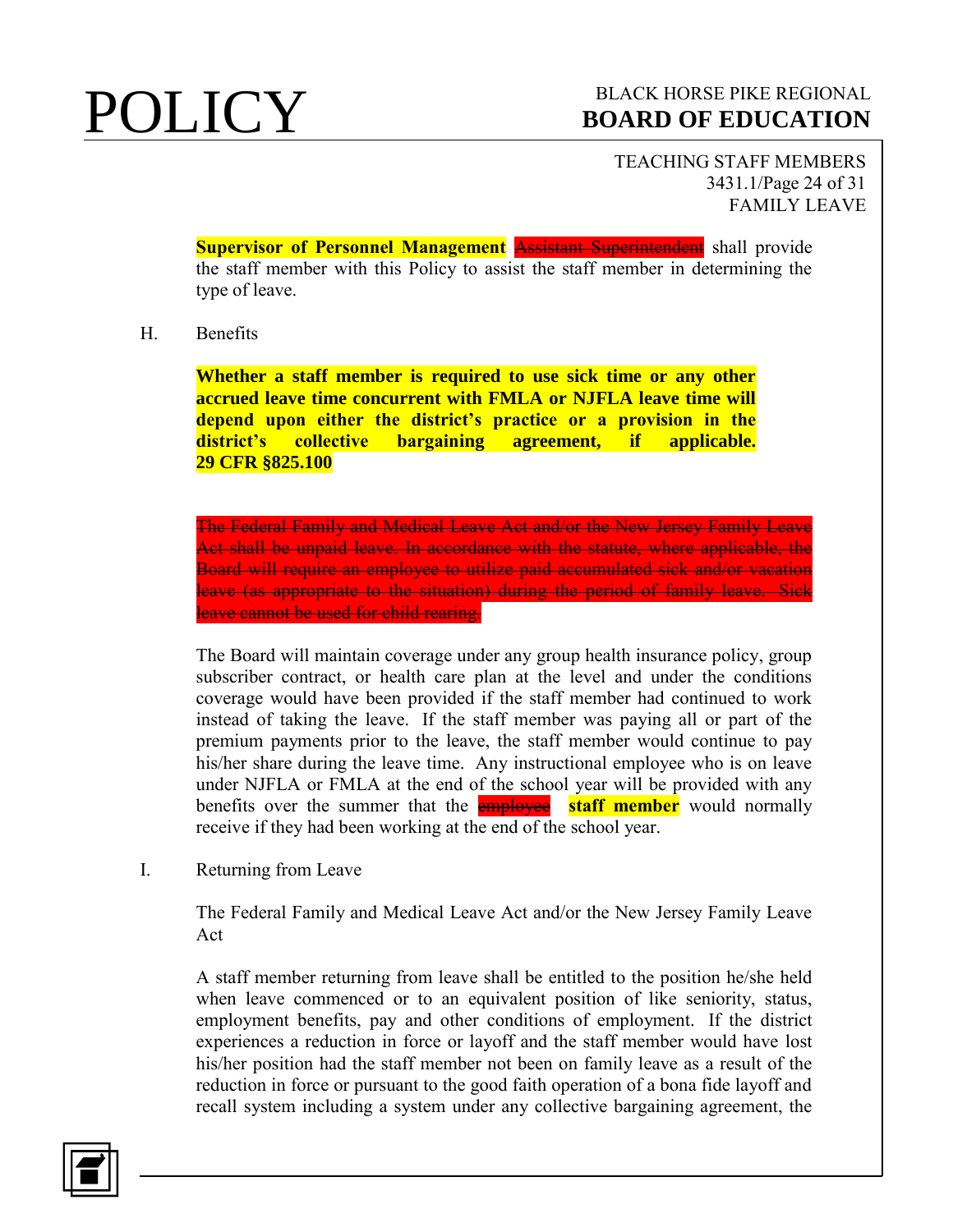### TEACHING STAFF MEMBERS 3431.1/Page 25 of 31 FAMILY LEAVE

staff member shall be entitled to reinstatement to the former or an equivalent position in accordance with applicable statutes, codes and laws. The staff member's tenure and seniority rights, if any, and other benefits shall be preserved, but the staff member shall accrue no additional time toward tenure or seniority for the period of the leave, except as may be provided by law.

The return of a staff member prior to the expiration of the requested family leave may be permitted by the Board if the return does not unduly disrupt the instructional program or require the Board to incur the cost of continuing the employment of a substitute under contract.

**The Board may, in accordance with the provisions of 29 CFR §825.312 delay restoration of employment of a staff member using FMLA leave for the staff member's serious health condition until the staff member submits a fitness-for-duty examination from his/her health care provider indicating that the staff member is able to resume work. In the event the Board requires such a fitness-for-duty examination before restoration of the staff member after leave, the Board will provide the staff member specific notice either at the time the staff member gives notice of the need for leave or immediately after the leave commences and the staff member advises the Board of the medical circumstances for the leave.** 

If leave is taken under FMLA, and the staff member does not return to work after the leave expires, the Board is entitled to recover health insurance costs paid while the staff member was on FMLA. The Board's right to recover premiums would not apply if the staff member fails to return to work due to:

- 1. The continuation, onset or recurrence of a serious health condition of the staff member; or
- 2. Circumstances beyond the staff member's control.
- J. Ineligible Staff Members
	- 1. Federal Family and Medical Leave Act (FMLA)

The district may deny job restoration after FMLA leave if the staff member is a "key employee" as defined in 29 CFR **§**825 Section**.**217if such denial is necessary to prevent substantial and grievous economic injury to the district or the district may delay restoration to a staff member

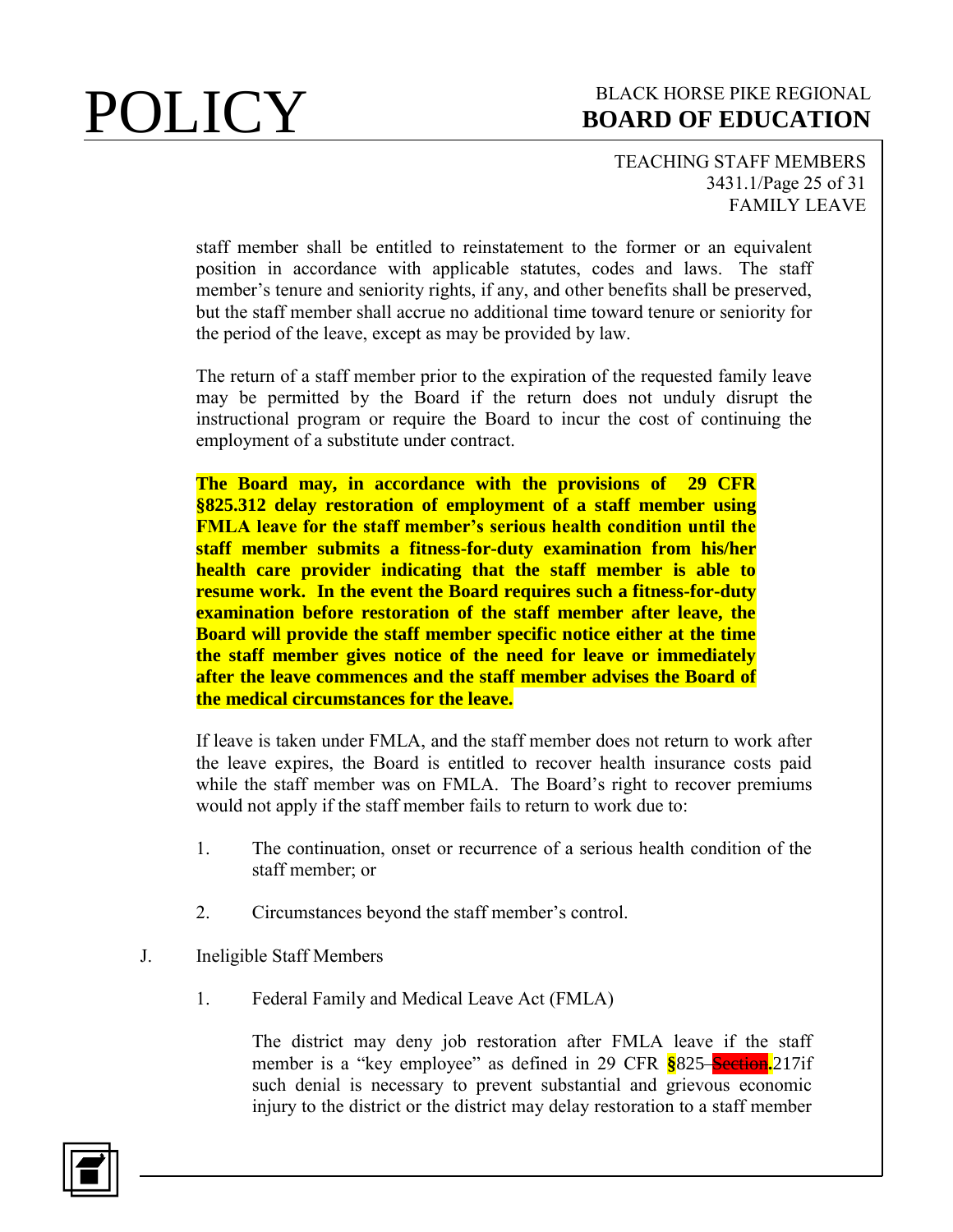## TEACHING STAFF MEMBERS 3431.1/Page 26 of 31 FAMILY LEAVE

who fails to provide a fitness for duty certificate to return to work for leave that was the staff member's own serious health condition. A "key employee" is a salaried, staff member who is among the highest paid ten percent of the school district staff employed by the district within 75 miles of the worksite. No more than ten percent of the school district staff within 75 miles of the worksite may be "key employees."

In the event the **Supervisor of Personnel Management** Assistant Superintendent believes that reinstatement may be denied to a key employee, the **Supervisor of Personnel Management** Assistant **Superintendent** must give written notice to the staff member at the time the staff member gives notice of the need for leave, or when the need for leave commences, if earlier, that he/she qualifies as a key employee. The key employee must be fully informed of the potential consequences with respect to reinstatement and maintenance of health benefits if the district should determine that substantial and grievous economic injury to the district's operations will result if the staff member is reinstated from leave. The district's notice must explain the basis for the district's finding that substantial and grievous economic injury will result, and if leave has commenced, must provide the staff member a reasonable time in which to return to work. If the staff member on leave does not return to work in response to the notice of intent to deny restoration, the staff member continues to be entitled to maintenance of health insurance.

A key employee's rights under the FMLA continue unless and until the staff member either gives notice that he/she no longer wishes to return to work or the district actually denies reinstatement at the conclusion of the leave period. A staff member is still entitled to request reinstatement at the end of the leave period even if the staff member did not return to work in response to the district's notice. The district will then again determine whether there will be substantial and grievous economic injury from reinstatement based on the facts at that time. If it is determined that substantial and grievous economic injury will result, the district will notify the staff member in writing (in person or by certified mail) of the denial of the restoration.

2. New Jersey Family Leave Act

The district may deny family leave to the staff member if the staff member is a salaried employee who is among the highest paid five percent of the school district staff or one of the seven highest paid employees of the

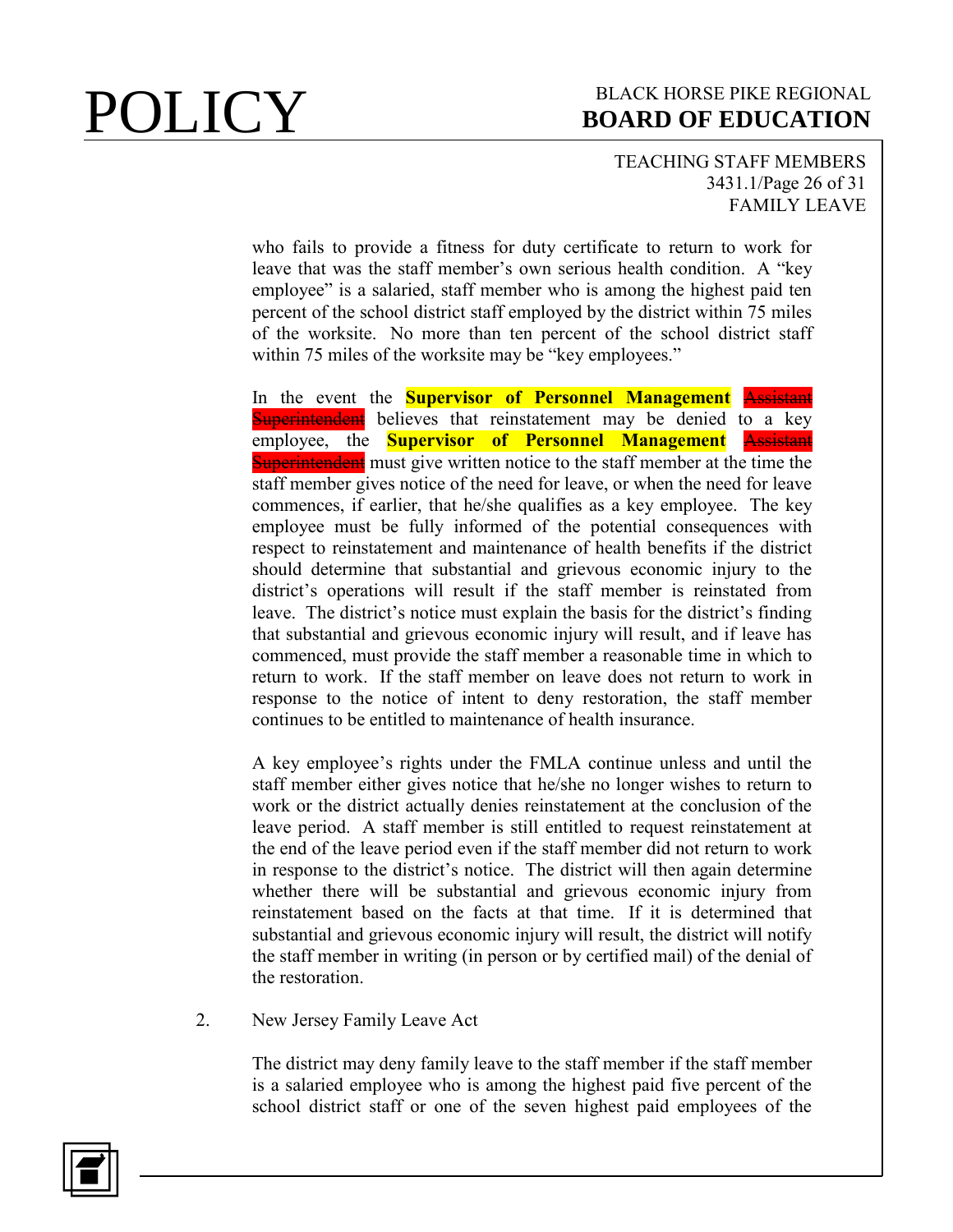### TEACHING STAFF MEMBERS 3431.1/Page 27 of 31 FAMILY LEAVE

district, whichever is greater, if the denial is necessary to prevent substantial and grievous economic injury to the school district's operations. The Assistant Superintendent shall notify the staff member of the intent to deny the leave at the time the **Supervisor of Personnel Management Assistant Superintendent** determines the denial is necessary. If the leave has already commenced at the time of the district's notification of denial, the staff member shall be permitted to return to work within ten working days of the date of notification.

- K. Verification of Leave
	- 1. Federal Family and Medical Leave Act (FMLA)

The Board requires a staff member's FMLA leave to care for the staff member's seriously ill spouse, son, daughter, or parent,**;** or **for a servicemember's qualifying exigency or serious injury; or for illness** due to the staff member's own serious health condition**,**  that makes the staff member unable to perform one or more of the essential functions of the staff member's position, be supported by a certification issued by the health care provider of the staff member or the staff member's ill family member. **The medical certification required encompasses both physical psychological care and includes situations where a family member is unable to care for his/her own basic medical, hygienic, or nutritional needs or safety, or is unable to transport himself/herself to the doctor. It can also include providing psychological comfort and reassurance beneficial to a child, spouse, or parent with a serious health condition who is receiving inpatient or home care and can include situations where the staff member may be needed to substitute for others who normally care for the family member or covered servicemember or to make arrangements for changes in care. The staff member need not be the only individual or family member available to care for the family member or covered servicemember. 29 CFR §825.124**

**The certification must meet the requirements of 29 CFR §§825.306, 309, and 310 to include: which part of the definition of "serious health condition" applies; the approximate date the serious health condition commenced and its probable duration; whether it will be necessary for the staff member to take** 

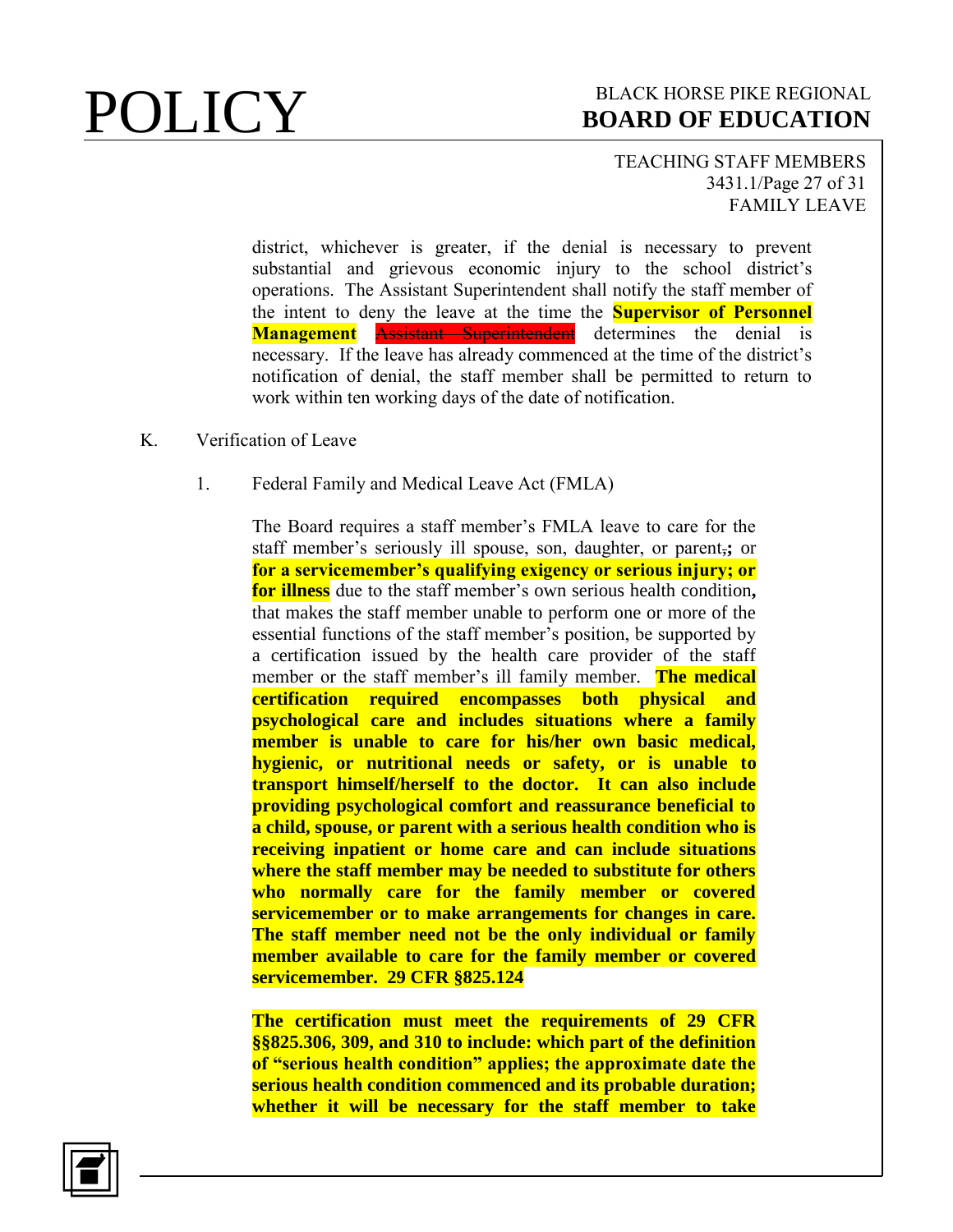TEACHING STAFF MEMBERS 3431.1/Page 28 of 31 FAMILY LEAVE

**intermittent and/or reduced leave; whether the patient is presently incapacitated and the likely duration and frequency of episodes of incapacity; if additional treatments will be required for the condition; and/or if the patient's incapacity will be intermittent or will require reduced leave. The certification of a serious health condition of a family member of the staff member shall be sufficient if it states the date on which the condition commenced, the probable duration of the condition, and the medical facts within the provider's knowledge regarding the condition. Certification for the birth or placement of a child need only state the date of birth or date of placement.**

In the event the **Supervisor of Personnel Management** Assistant **Superintendent** doubts the validity of the certification, in accordance with 29 CFR **§**825.307 29 CFR Section 825.307, the district may require, at the district's expense, the staff member obtain an opinion regarding the serious health condition from a second health care provider designated by the district, but not employed on a regular basis by the district. If the second opinion differs from the staff member's health care provider, the district may require, at the district's expense, the staff member obtain the opinion of a third health care provider designated by the district or approved jointly, in good faith, by the district and the staff member. The opinion of the third health care provider shall be final and binding on the district and the staff member.

The district may require re-certification pursuant to the requirements of 29 CFR **§**825.308 29 CFR Section 825.308. In accordance with 29 CFR **Section §825.309, the staff member on leave must provide a written report** to the **Supervisor of Personnel Management** Assistant Superintendent every thirty workdays. The report shall include the staff member's status and intended date to return to work. In the event the staff member's circumstances change, the staff member must provide reasonable notice to the **Supervisor of Personnel Management** Assistant Superintendent if the staff member intends to return to work on a date sooner than previously noticed to the district. The staff member is not required to take more leave than necessary to resolve the circumstance that precipitated the need for leave. As a condition of returning to work after the leave for the staff member's own serious health condition, and in accordance with 29 CFR Section **§**825.310, the district requires a staff member to provide a

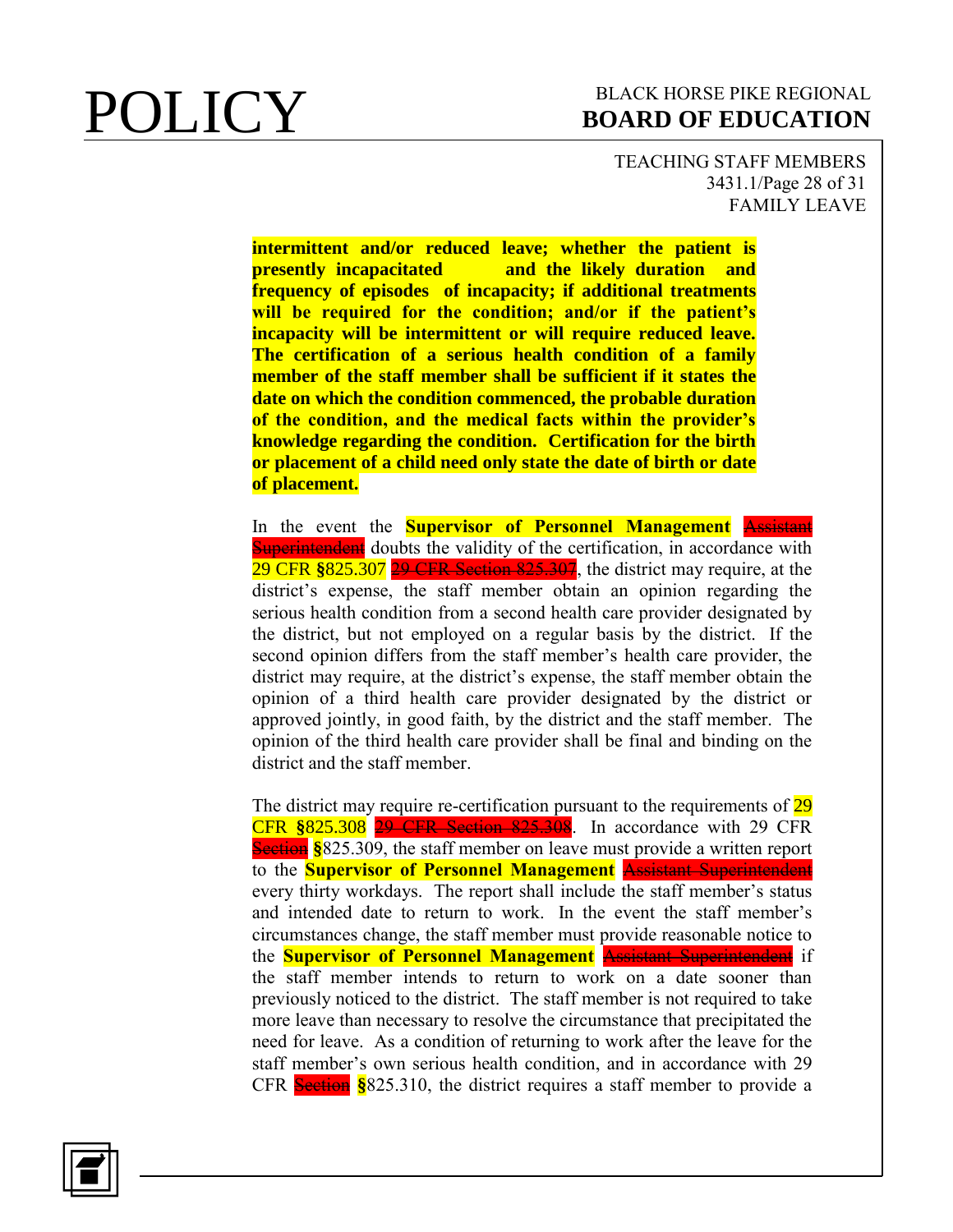TEACHING STAFF MEMBERS 3431.1/Page 29 of 31 FAMILY LEAVE

certification from their health care provider that the staff member is able to resume work.

In accordance with 29 CFR Section **§**825.311, the district may delay the taking of FMLA leave to a staff member who fails to provide certification within fifteen days after being requested to do so by the district. In accordance with 29 CFR Section **§**825.312, the district may delay the taking of leave until thirty days after the date the staff member provides notice to the district of foreseeable leave or the district may delay continuation of leave if a staff member fails to provide a requested medical certification in a timely manner.

2. New Jersey Family Leave Act

The Board shall require the certification of a duly licensed health care provider verifying the purpose of requested NJFLA leave. Certification of a serious health condition of a family member of the staff member shall be sufficient if it states the date on which the condition commenced, the probable duration of the condition, and the medical facts within the provider's knowledge regarding the condition. Certification for the birth or placement of a child need only state the date of birth or date of placement, whichever is appropriate.

In the event the **Supervisor of Personnel Management** Assistant **Superintendent** doubts the validity of the certification for the serious health condition of a family member of the staff member, the district may require, at the district's expense, the staff member to obtain an opinion regarding the serious health condition from a second health care provider designated or approved, but not employed on a regular basis, by the district. If the second opinion differs from the certification the district may require, at the district's expense, that the staff member obtain the opinion of a third health care provider designated or approved jointly by the district and the staff member concerning the serious health condition. The opinion of the third health care provider shall be final and binding on the district and the staff member.

L. Interference with Family Leave Rights

The Federal Family and Medical Leave Act and the New Jersey Family Leave Act prohibit interference with a staff member's rights under the law, and with legal proceedings or inquiries relating to a staff member's rights. Unless permitted

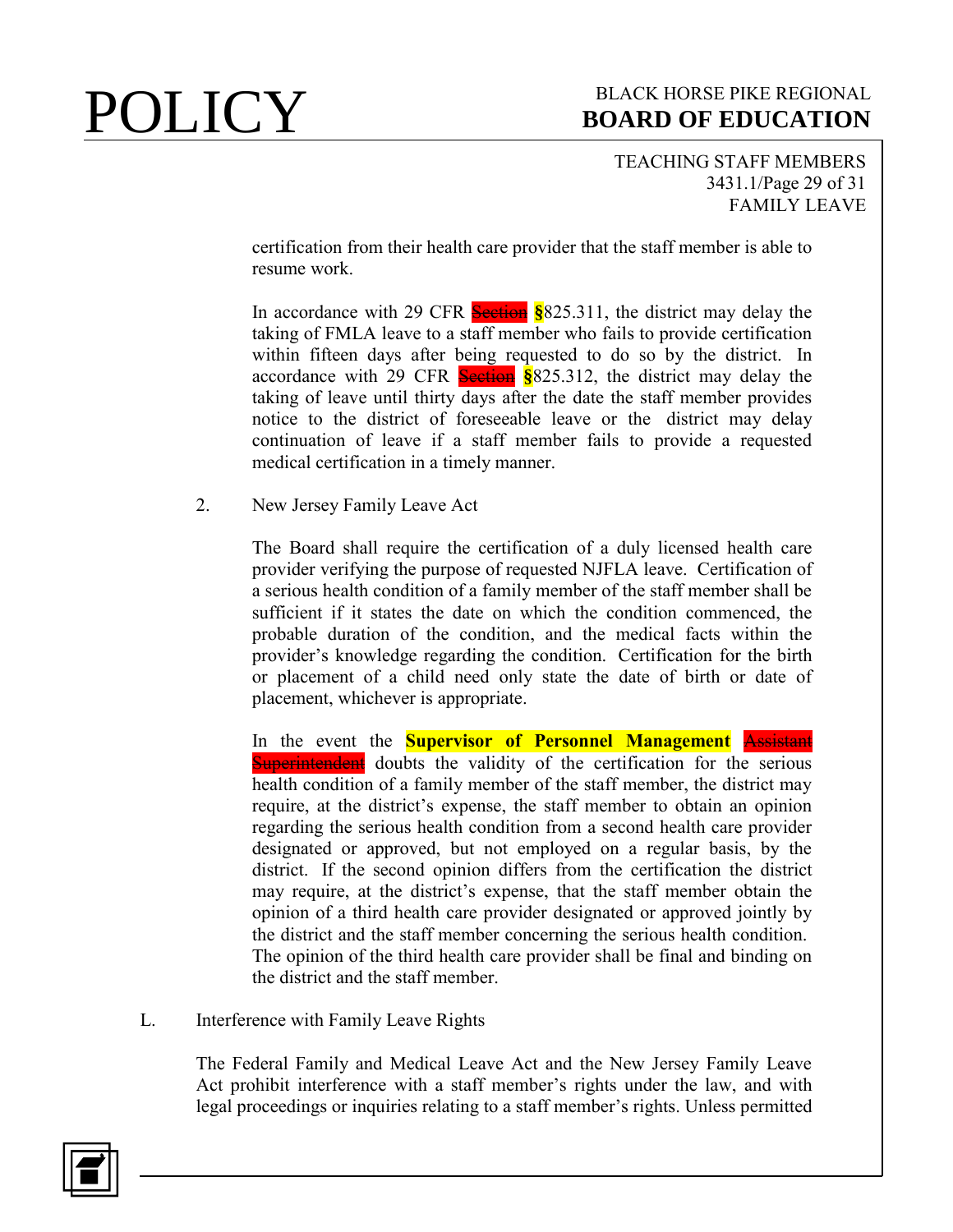TEACHING STAFF MEMBERS 3431.1/Page 30 of 31 FAMILY LEAVE

by the law, no staff member shall be required to take family leave or to extend family leave beyond the time requested. A staff member shall not be discriminated against for having exercised his/her rights under the Federal Family and Medical Leave Act or the New Jersey Family Leave Act nor discouraged from the use of family leave.

M. Non-Tenured Teaching Staff

Family leave granted to a nontenured staff member cannot extend the **employee's staff member's** employment beyond the expiration of his/her employment contract.

N. Record Keeping

In order that staff member's entitlement to FMLA leave and NJFLA leave can be properly determined, the Superintendent shall ensure the keeping of accurate attendance records that distinguish family leave from other kinds of leave. The Superintendent will publish a notice explaining the Act's provisions and provide information concerning the procedures for filing complaints of violations of the FMLA and NJFLA.

## **O. Processing of Complaints**

- **1. Federal Family and Medical Leave Act (FMLA) 29 CFR §§825.400-401**
	- **a. If there is a dispute between the district and a staff member as to whether leave qualifies as FMLA leave, it should be resolved through discussion between the staff member and the district. Such discussions and the decision shall be documented by the school district.**
	- **b. The staff member also may file, or have another person file on his/her behalf, a complaint with the United States Secretary of Labor. A complaint may be filed in person, by mail, or by telephone with the Wage and Hour Division, Employment Standards Administration, U.S. Department of Labor, at any local office of the Wage and Hour Division.**